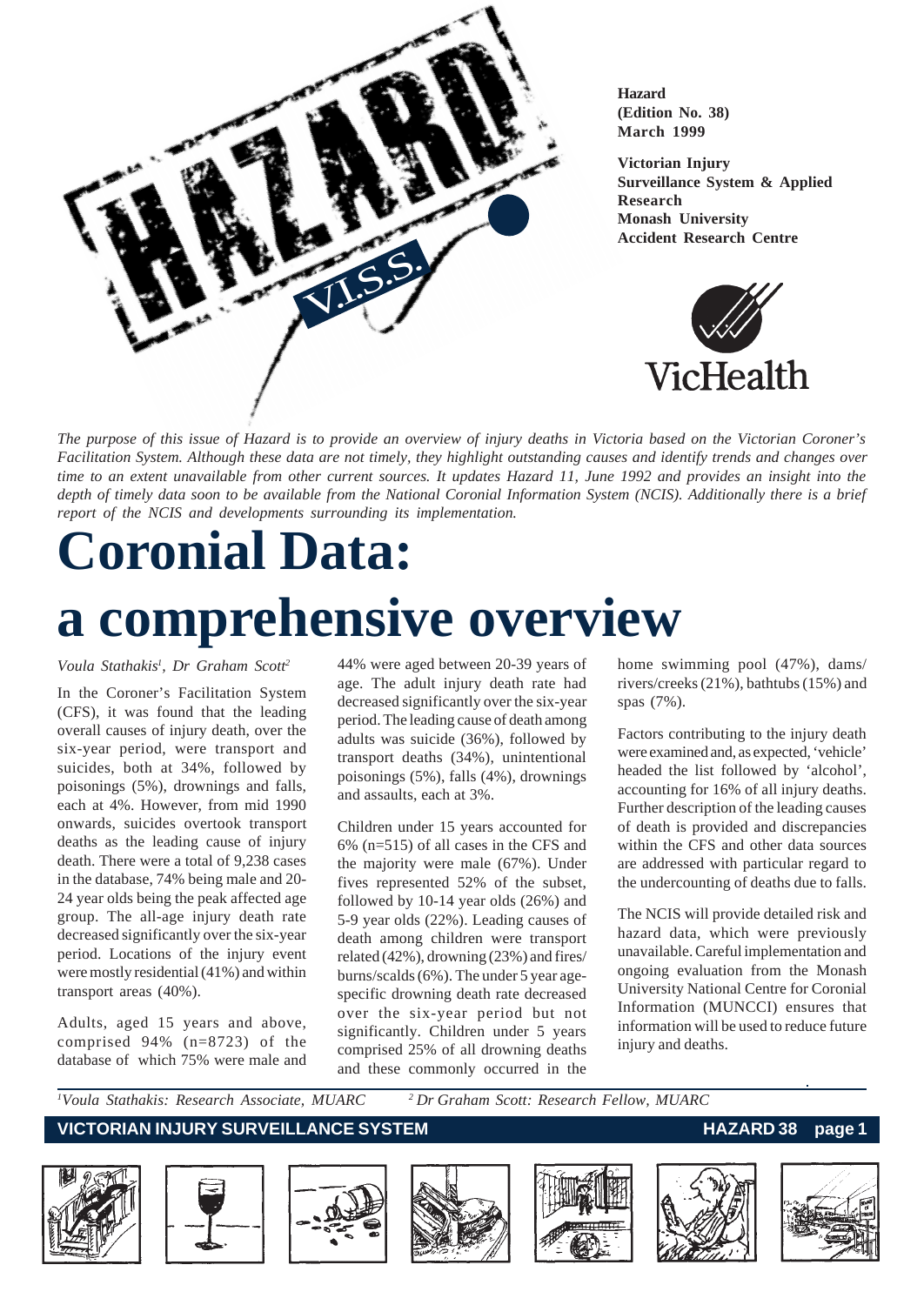# **An Overview**

*Voula Stathakis*

#### **Introduction**

Reliable and accurate information on deaths by cause is essential for planning, managing and evaluating health policies and strategies (Murray and Lopez, 1996). Such data also provides valuable insight into the overall pattern of injury mortality and the means for identifying specific health priorities. One of the strengths of death data is that "unlike morbidity, it is an unambiguous event, clearly defined and thus is, in principle at least, more reliably assessed and monitored at the population level," (Murray and Lopez, 1996).

It is estimated that in 1990, approximately 5 million people died of injuries and poisonings worldwide, representing 10% of deaths for that year (Murray and Lopez 1996). The significance of injury deaths as a public health issue is made more apparent by its extremely skewed age distribution, with the majority of cases being comparatively young. Worldwide, it is estimated that 30% of male and 25% of female injury deaths occur at ages 15- 29 years (Murray and Lopez 1996). Table 1 lists the leading causes of death for males and females aged 15-44 years of age worldwide for 1990.

In Australia, in 1990, injury deaths were the third leading cause of death for males and the fifth leading cause for women (ABS, 1997). The overall proportion of injury deaths for Australia in 1990 was approximately 7%, slightly lower than the world figure. Australian figures for subsequent years have remained at the 6% level with 5.9% in 1996 and 6.0% in 1997 (ABS, 1999).

#### **Background**

The Victorian Coroner's Facilitation System (CFS) currently held by MUARC spans the period July 1989 to June 1995. Legislation defining reportable deaths came into effect in July 1986, (Coroners Act 1985, Number 10257). They include

## **Leading causes of death (15-44 yrs) by sex, World, 1990 Table 1 Victorian Injury Deaths:**

| % of all<br>N<br>(thousands)<br>deaths | Cause                        | N<br>(thousands) | % of all |
|----------------------------------------|------------------------------|------------------|----------|
|                                        |                              |                  |          |
|                                        |                              |                  | deaths   |
|                                        | All Causes                   | 2.734            |          |
| 10.9                                   | <b>Tuberculosis</b>          | 258              | 9.4      |
| 9.0                                    | Self-inflicted injuries      | 195              | 7.1      |
| 88                                     | War                          | 121              | 4.4      |
| 6.6                                    | Maternal haemorrhage         | 108              | 4.0      |
| 5.0                                    | Road traffic accidents       | 100              | 3.7      |
| 3.7                                    | <b>HIV</b>                   | 92               | 3.4      |
| 2.9                                    | Cerebrovascular disease      | 74               | 2.7      |
| 2.9                                    | Ischaemic heart disease      | 73               | 2.7      |
| 2.9                                    | <b>Fires</b>                 | 70               | 2.5      |
| 2.8                                    | Lower respiratory infections | 66               | 2.4      |
|                                        |                              |                  |          |

*Source: Murray et al, 1996 (ICD-9-CM groupings). NB Injury categories in bold type.*

those that were unexpected, unnatural or violent, or which resulted from accident or injury or occurred during anaesthetic procedures. It also includes deaths of persons held in care, (State Coroners Office, 1998). The CFS was enabled by an insightful revision of the Victorian Coroner's Act in 1985 and the vision of the then Deputy State Coroner, Graeme Johnstone, for the value of a relational database to inform the prevention of deaths from injury causes.

The database is collated and coded by the Caseflow Analysis Section of the Courts and Tribunals Division, Department of Justice, Victoria. The CFS held by MUARC contains 9,573 records for the six-year period. This includes individuals living in residential care who died of *natural causes* (n=335). These cases will be excluded from the analysis, as they are not 'injury' deaths.

#### **Usefulness of the CFS**

While up-to-date death statistics can be obtained from the Australian Bureau of Statistics (ABS) and the Victorian Institute of Forensic Medicine – State Coroner's Office Database, the level of coding detail afforded by the CFS is not provided by these databases. The CFS contains several codes describing the injury event such as location, activity, mechanism, intent, breakdown event, factor codes, occupation, Ecodes, manner and most importantly, a threeline text narrative relating the exact circumstances causing death. These

variables, particularly the latter, are a very useful resource in terms of identifying hazardous activities and products and thus assisting with prevention, eg. fibreglass skylights on roofs as a cause of fatal falls, the lack of protective equipment such as rollbars on tractors or car seat belts, a particular brand of fan igniting fires and the need for child resistant cigarette lighters.

The Victorian Injury Surveillance System (VISS) utilises the CFS, along with hospital admission and emergency department databases, to process information requests for MUARC research purposes and for other parties. In 1998, VISS processed 503 information requests of which 91 (18%) involved information extracted from the CFS.

## **Overview**

Males accounted for approximately 74% (n=6810) of unnatural or injury related deaths in the CFS over the six-year period. The peak-affected age groups were 20-24 year olds (13%) followed by 25-29 year olds (11%) and 30-34 year olds (9%) (Figure 1). The all-age injury death rate had a statistically significant downward trend (p<0.00001), as did the age-specific rate for 25-29 year olds (p<0.00001). The trend for the 20-24 year old injury death rate, however, was not statistically significant (p=0.213) (Figure 2). Children under 15 years of age accounted for 6% (n=515) of all injury deaths.

#### **VICTORIAN INJURY SURVEILLANCE SYSTEM** And the state of the HAZARD 38 page 2











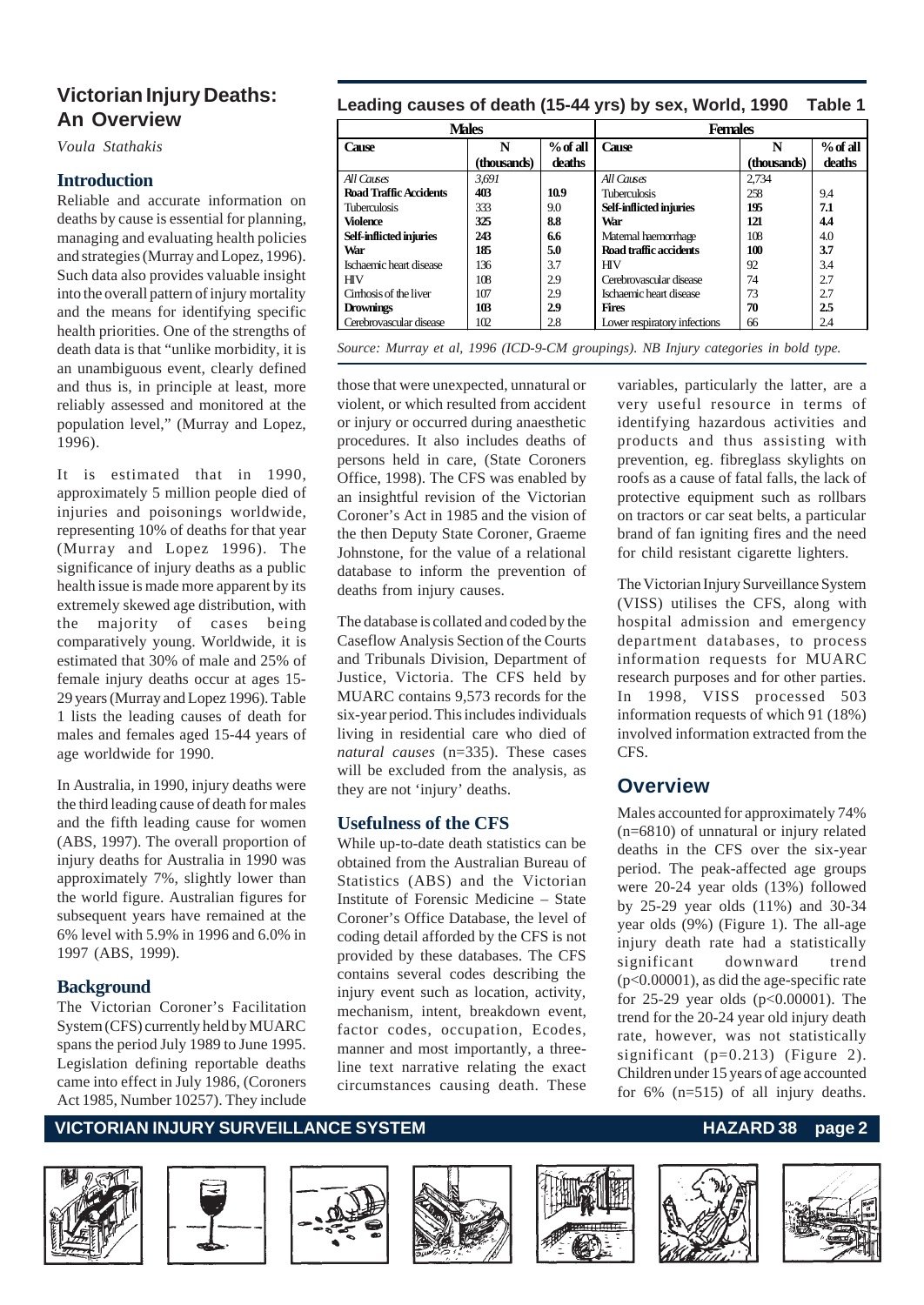Adult and child injury deaths will be discussed in further detail later. The four broad intent categories based on ICD9 coding were headed by unintentional injury deaths at 60%, suicides 34%, assaultive 4% and 2% were of unknown intent.

The Coroner's definition of suicide is perhaps one of the strictest. He must determine that the person had the intention to commit the act, that they had intended to die by the act and that at the time of committing the act that they understood that it would result in death. The ABS and hospital admissions coders

use the ICD Ecode definition which represents self-inflicted injury leading to death and will include some deaths where the Coroner did not make a formal finding (Moller, 1999). Cross checking this difference with ABS Victorian statistics for suicide over the same sixyear period revealed a slight discrepancy of approximately 82 cases (ABS Victoria  $= 3228$  cases, CFS Victoria  $= 3146$ cases).

#### **Causes**

The main causes of death were transport at 34% (n=3148) and suicide also at 34% (3146), followed by unintentional



*Source: Victorian Coroner's Facilitation System, July 1989 to June 1995. (N = 9238)*

**Injury death rate trends, Victoria <b>Figure 2** Figure 2



*Source: Victorian Coroner's Facilitation System, July 1989 to June 1995, ABS (NISU, Flinders University) 1990 to 1995*

#### **VICTORIAN INJURY SURVEILLANCE SYSTEM** And the state of the HAZARD 38 page 3









poisonings 5% (409), drownings and falls each at 4% (362 and 357 cases respectively). Table 2 lists frequencies for each available year of data. Although transport deaths and suicides were equivalent in overall frequency, from mid 1990, suicides outnumbered transport related deaths by increasing proportions (Table 2 & Figure 5).

#### **Breakdown events**

The breakdown event, or 'what went wrong', is recorded for most cases depending on applicability. Over the sixyear period just over 60% of records had a breakdown code assigned. The most common being *lost control of object or movements* (n=1405) followed by *victim/thing moved into dangerous position* (1312). The remaining events included *explosion or gunshot* (627), *collision between* (562), *aggression or fight* (253) and *fire* (233)*.*

#### **Activity**

This code describes the activity being undertaken by the deceased at the time of the injury event. As expected, intended self-harm and transportation accounted for over two thirds of the dataset. Closer scrutiny of the transportation activity revealed that motor vehicle drivers and passengers comprised 20% (n=1887), pedestrians 6% (577) and motorcyclists 4% (324). Other activities included fights/quarrels 3% (315), occupational 2% (173) and outdoor recreational/ leisure activities on water 2% (163). Even greater detailed information can be obtained by inspecting the corresponding narrative for each record. If the activity code indicates that the victim was injured while on duty at work, the narrative will usually state the exact nature of that occupation or place of work, i.e., mechanic working in garage, tree lopper working in paddock. Figure 3 summarises the overall distribution of recorded activities.

#### **Employment status**

Approximately 35% of cases were coded as *employed, occupation not relevant* to their injury death. A further 17% were retired, 13% were unemployed, 10%

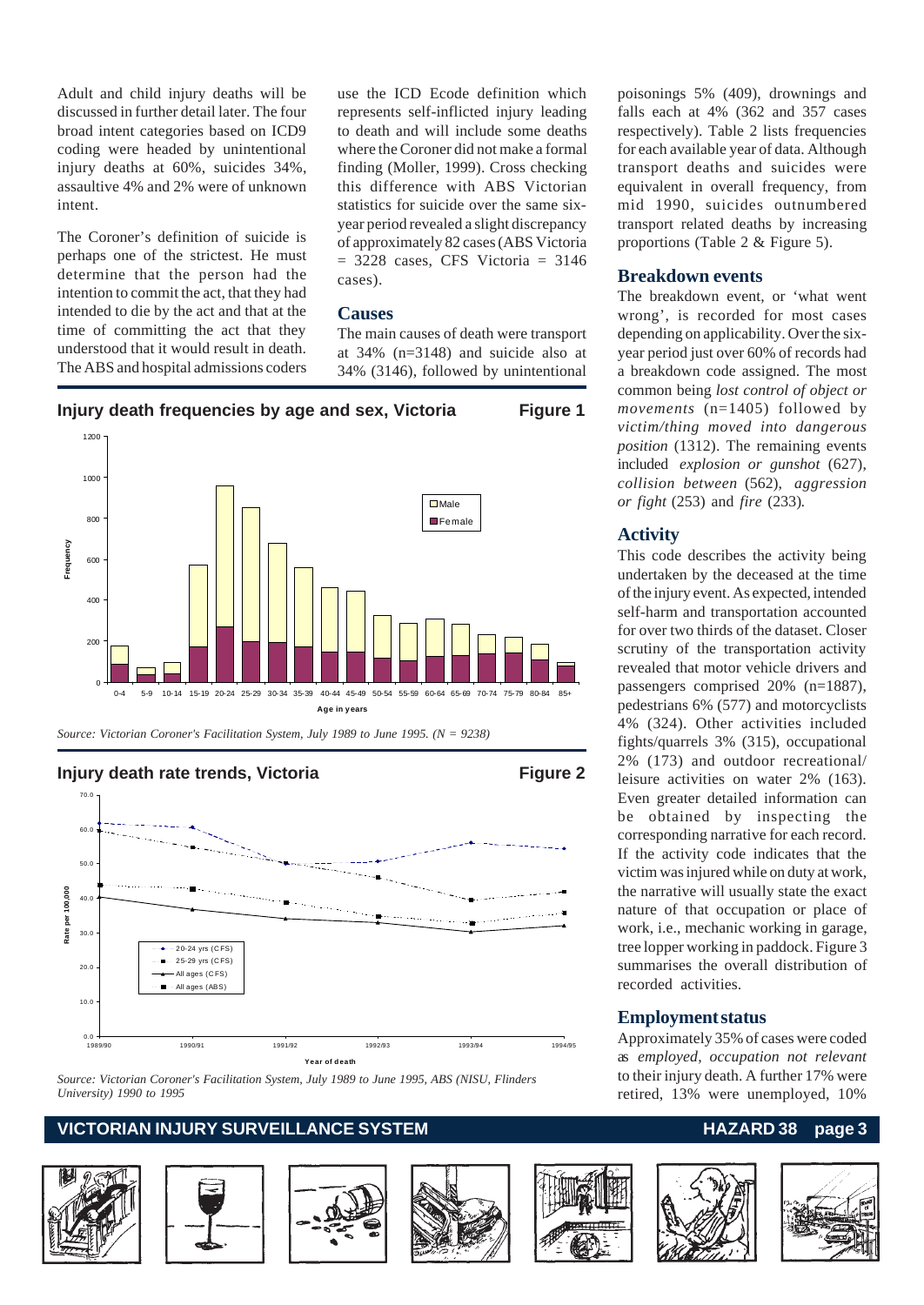were children or students, 7% were receiving government benefits, 4% were occupied with home duties, 2% were held in care and the status of the remaining 9% was not specified. In only 3% of cases, occupation contributed to death. This figure is slightly higher than the proportion of occupational deaths recorded by the activity variable (2%). The reason for this difference is that the employment status variable is a summary of the occupation codes recorded for each case. These codes are quite detailed and include occupations in the transport industry. Therefore transport related occupational deaths have probably been falsely coded as transport deaths rather than occupational deaths under the activity variable.

#### **Location**

Figure 4 depicts the types of locations at which the injury events took place. Sixty-

five percent of residential injury deaths occurred within the home while 33% were in the garage, garden or yard. Transport locations were mainly coded as public roads (88%) as would be expected, and areas for public transport (8%). Outdoor areas included lakes, rivers or dams (26%), national and public parks (24%), oceans (15%) and fields or paddocks (11%). Hospitals and nursing homes (89%), and prisons (11%) represented injury deaths in institutions.

#### **Manner/mechanism of death**

The manner of death is defined as the cause of the accident and the mechanism of death describes the way in which the injury was inflicted. An example would be a two car collision whereby one of the cars bursts into flames; manner of death would be traffic accident and mechanism would be fire/burns, (State Coroner's Office, 1998). For counting purposes,

the cause of death (mechanism) is taken rather than the cause of accident (manner). Causes of death for subsequent sections of this report were identified using ICD9 Ecode groupings to allow for comparisons with ABS data.

### **Factor codes**

The CFS allows for the recording of up to four factor codes per case. These codes are based on the United States Consumer Product Safety Commission Product Codes. They are extremely useful in identifying particular products involved in injury deaths. They include such items as motor vehicles, swimming pools, alcohol, lawn mowers, animals, pesticides, cigarette lighters, knives, firearms, drugs/medications and carbon monoxide. Appendix 1 lists commonly recorded factor items by age group. Aside from the better known factors involved

| Injury death frequencies, Victoria       |                |                |         |      |                |          |         |      |         |                |         |          |              | Table 2           |                 |
|------------------------------------------|----------------|----------------|---------|------|----------------|----------|---------|------|---------|----------------|---------|----------|--------------|-------------------|-----------------|
| <b>ICD9</b> Ecode Groups                 | 1989/90        |                | 1990/91 |      | 1991/92        |          | 1992/93 |      | 1993/94 |                | 1994/95 |          | <b>Total</b> | Annual<br>Average |                 |
| <b>Transport</b> (total)                 |                | 728            |         | 575  |                | 534      |         | 442  |         | 444            |         | 425      | 3148         |                   | 524             |
| Motor Vehicle Traffic                    | 696            |                | 535     |      | 481            |          | 403     |      | 415     |                | 379     |          | 2909         | 484               |                 |
| Motor Vehicle Non-Traffic                | 10             |                | 10      |      | 13             |          | 15      |      | 10      |                | 20      |          | 78           | 13                |                 |
| Other Vehicle                            | 22             |                | 30      |      | 40             |          | 24      |      | 19      |                | 26      |          | 161          | 26                |                 |
| Drowning                                 |                | 75             |         | 76   |                | 50       |         | 66   |         | 49             |         | 46       | 362          |                   | 60              |
| Poisoning (total)                        |                | 65             |         | 68   |                | 56       |         | 64   |         | 69             |         | 87       | 409          |                   | 68              |
| Drugs, medicinal substances, biologicals | 38             |                | 43      |      | 35             |          | 44      |      | 57      |                | 55      |          | 272          | 45                |                 |
| Other solids, liquids, gases & vapours   | 27             |                | 25      |      | 21             |          | 20      |      | 12      |                | 32      |          | 137          | 22                |                 |
| Falls (total)                            |                | 56             |         | 58   |                | 51       |         | 80   |         | 57             |         | 55       | 357          |                   | 59              |
| Falls, different level                   | 35             |                | 33      |      | 31             |          | 46      |      | 35      |                | 32      |          | 212          | 35                |                 |
| Falls, same level,                       | 21             |                | 25      |      | 20             |          | 34      |      | 22      |                | 23      |          | 145          | 24                |                 |
| Fires/burns/scalds                       |                | 38             |         | 36   |                | 36       |         | 47   |         | 29             |         | 27       | 213          |                   | 35              |
| Natural/environmental                    |                | 5              |         | 6    |                | 3        |         | 5    |         | 2              |         | 4        | 25           |                   | $\overline{4}$  |
| Choking/suffocation/foreign body         |                | 22             |         | 17   |                | 24       |         | 21   |         | 12             |         | 16       | 112          |                   | 18              |
| Hit/struck/crush                         |                | 19             |         | 16   |                | 17       |         | 24   |         | 12             |         | 24       | 112          |                   | 18              |
| Machinery                                |                | $\overline{4}$ |         | 11   |                | 9        |         | 9    |         | 12             |         | 11       | 56           |                   | 9               |
| Cutting/piercing                         |                | $\overline{2}$ |         |      |                | $\Omega$ |         |      |         | $\overline{c}$ |         | $\Omega$ | 6            |                   |                 |
| Other unintentional                      |                | 14             |         | 11   |                | 10       |         | 11   |         | 8              |         | 11       | 65           |                   | 10              |
| Suicide                                  |                | 451            |         | 588  |                | 573      |         | 499  |         | 518            |         | 517      | 3146         |                   | 524             |
| Inflicted by other                       |                | 71             |         | 68   |                | 40       |         | 46   |         | 26             |         | 59       | 310          |                   | 51              |
| Undetermined/ other intent               |                | 60             |         | 34   |                | 34       |         | 37   |         | 13             |         | 31       | 209          |                   | 34              |
| Medical misadventure* (total)            |                | 94             |         | 49   |                | 66       |         | 100  |         | 84             |         | 112      | 505          |                   | 84              |
| Heroin overdose (unintentional)          | 64             |                | 38      |      | 48             |          | 31      |      | 58      |                | 87      |          | 326          | 54                |                 |
| Heroin overdose (unknown intent)         | $\mathfrak{Z}$ |                | 1       |      | $\overline{c}$ |          | 50      |      | 18      |                | 10      |          | 84           | 14                |                 |
| Medical misadventures (true)             | 27             |                | 10      |      | 16             |          | 19      |      | 8       |                | 15      |          | 95           | 15                |                 |
| Late effects                             |                | 49             |         | 10   |                | 8        |         | 3    |         | 5              |         | 5        | 80           |                   | $\overline{13}$ |
| Missing                                  |                | 21             |         | 15   |                | 11       |         | 27   |         | 23             |         | 26       | 123          |                   | 20              |
| Total                                    |                | 1774           |         | 1639 |                | 1522     |         | 1482 |         | 1365           |         | 1456     | 9238         |                   | 1539            |

*\* Overall 81% of ICD9 codings for medical misadventure were inappropriately coded in the CFS as opiate (heroin) overdoses/poisonings. Source: Victorian Coroner's Facilitation System, July 1989 to June 1995*

#### **VICTORIAN INJURY SURVEILLANCE SYSTEM AND REALLY CONTROLLY ASSESSED AND REALLY CONTROLLY CONTROLLY A PAGE 4**











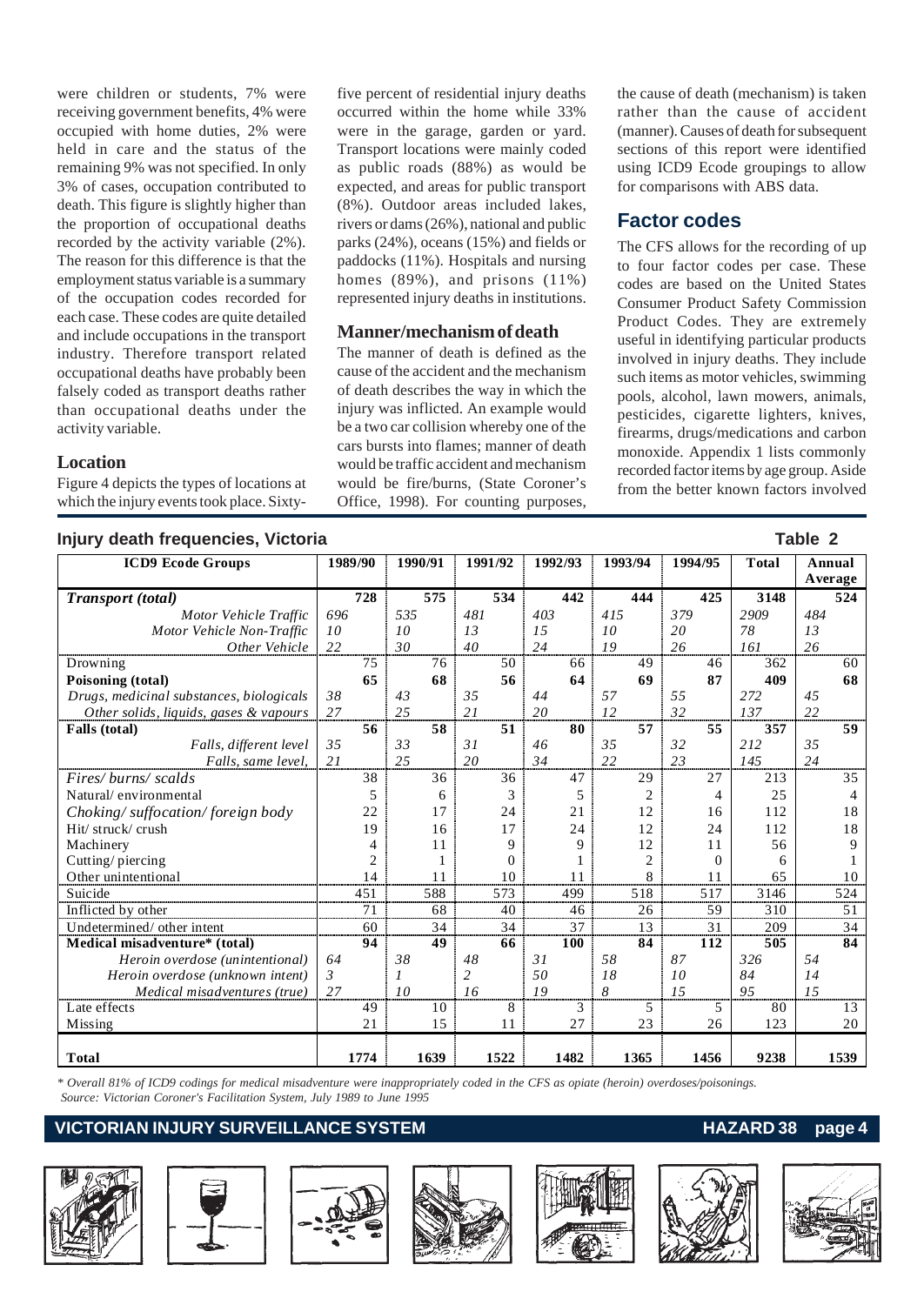in injury deaths, i.e., cars, drugs and medications and firearms, several other factors were identified in the dataset that required further examination. Overall *rankings* based on multiple response frequencies are represented in brackets and include alcohol *(rank=2)*, trains and trams*(12)*, poles*(13)*, knives*(16)*, electrical wire/cord*(19)*, gravel/small rocks*(21)*, bridges*(22)*, boats*(23)*, plastic bags*(25)*, buildings*(26)*, cigarettes*(30)*, petrol*(34)*, bathtubs*(36)* and clothing accessories*(37)*. They are discussed below.

*The frequencies in the following headings refer to factors that contributed to the injury death, as there can be up to four factor codes recorded for each case.*

#### **Alcohol (n=1468)**

Alcohol was a contributing factor in 16% of all cases over the six-year period. Most (40%) were transport related deaths, followed by suicide (25%), poisoning or overdose (22%), falls (4%) and drowning (2%). The 25-39 year age group dominated this factor representing 38%, followed closely by 15-24 year olds (27%) and 40-59 year olds (25%).

A review of the corresponding narratives for non-transport and non-suicide deaths revealed several distinctive injury patterns. A large proportion of poisonings was typically drug overdoses such as heroin combined with excessive amounts of alcohol. Similar combinations included other drugs such as benzodiazepines, codeine and other prescription drugs. Alcohol toxicity accounted for several deaths among 25- 39 year olds. Blood alcohol content (BAC) levels were provided for most cases and this figure typically ranged between the 0.2% level up to 0.77%. Cases either had long histories of alcohol abuse or were binge drinkers.

Deaths due to falls while under the influence of alcohol were most common among individuals aged 60 years and above. A head injury from falls on stairs was a common pattern, along with falls on the same level. Falls among younger age groups were typically the result of acts of bravado or daring, i.e., climbing trees and 'clowning around', or falls on the same level, i.e. stumbling or tripping and sustaining head injuries causing death. Several drowning deaths recorded in the CFS indicated the presence of alcohol. Typical scenarios included falling off jetties, boats or rocks into bodies of water, swimming or fishing while intoxicated and drowning in bathtubs.

#### **Trains and trams (n=274)**

Trains and trams represented 3% of injury deaths overall. Fifty-five percent of train related deaths were traffic related and 44% were suicides. Adults aged 15 years and above accounted for 94% of cases. Children attempted to cross train tracks and failed to observe trains coming from the opposite direction (n=4) while others simply defied warning bells and flashing lights (4). Train 'surfing' or carriage hopping was the cause of death for 5 cases aged between 15-24 years. Suicides accounted for 36 deaths among 15-24 year olds and 42 deaths among the 25-39 year age group. A total of 83 pedestrian deaths involving trains were



*Source: Victorian Coroner's Facilitation System, July 1989 to June 1995 (N=9,238)*



*Source: Victorian Coroner's Facilitation System, July 1989 to June 1995 (N=9,238)*

#### **VICTORIAN INJURY SURVEILLANCE SYSTEM AND READ READ READ TO HAZARD 38 page 5**













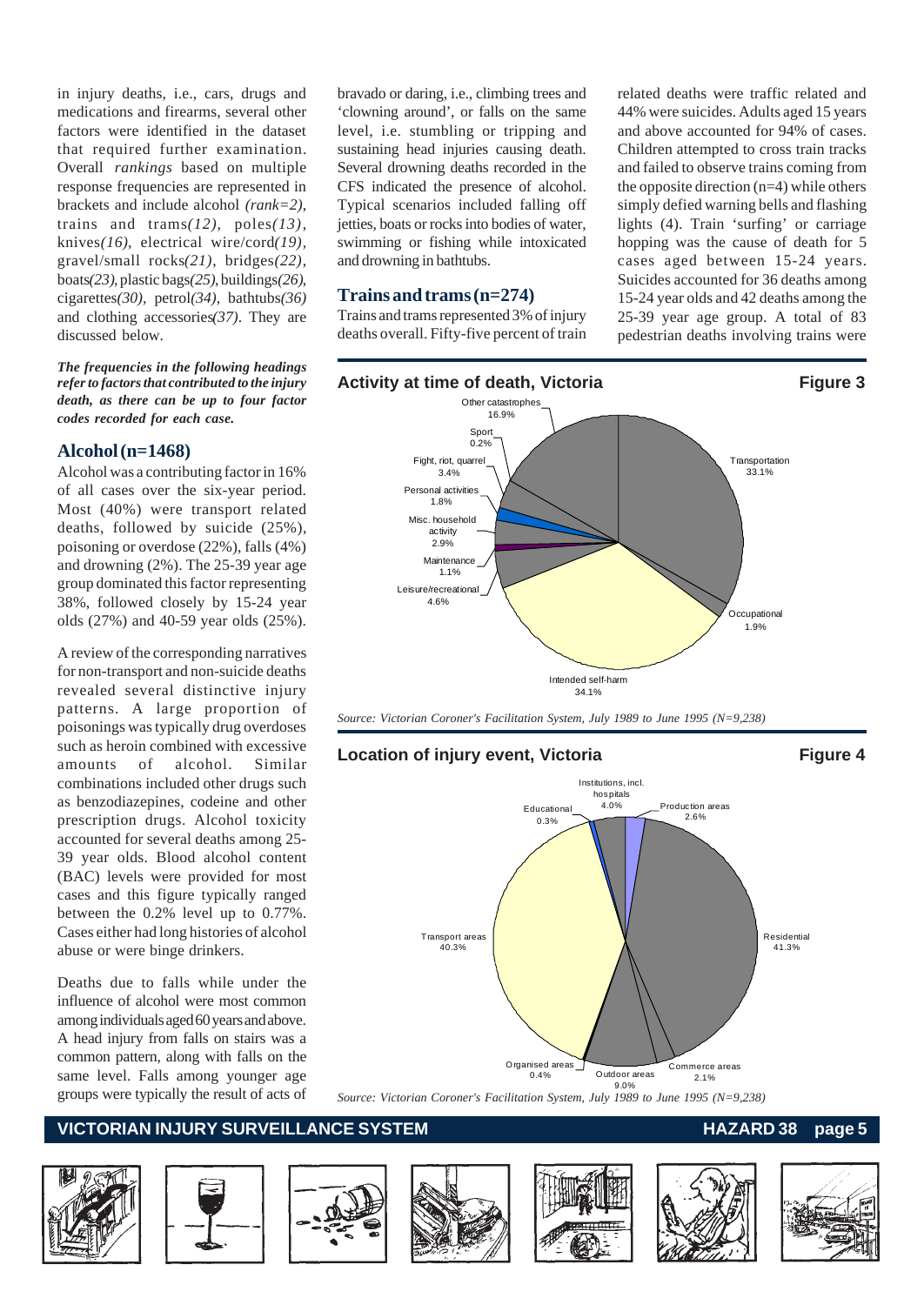identified in the CFS. Cases walking along the train tracks or crossing while warning lights were sounding made up 75% of pedestrian deaths. A smaller proportion fell between carriages or between the platform and carriage (16%) while an even smaller group were lying on or had fallen asleep on the train tracks (10%). Excessive levels of alcohol were reported for 25% of cases injured by trains.

Vehicle collisions with trains, including passenger cars, motorcycles and trucks, were recorded for 41 cases. Ten deaths occurred at railway crossings with lights and bells operating and 9 deaths occurred at crossings without warning lights or alarms. Train collisions at level crossings comprised 4 cases and the remaining 17 collisions did not specify the presence or absence of a railway crossing warning system.

All deaths involving trams (26) were unintentional traffic and pedestrian incidents. Vehicle collisions with trams accounted for 11 deaths and 15 deaths involved pedestrians being struck by trams, eleven of which were aged 60 years and above. Pedestrian injury deaths were often followed on from the victims not hearing or seeing the tram's approach.

#### **Poles (n=256)**

Poles were recorded as a factor for 3% of injury deaths. The majority were transport deaths (97%). Almost all poles were identified as "S.E.C." or power poles. The 15-24 year age group were the peak-affected group representing 52% of injury deaths involving poles. Motor vehicle accidents accounted for the majority of deaths (n=207) and 68% of these were motor vehicle drivers. A total of 66 cases were recorded as motor vehicle passengers. Losing control of the vehicle was the major event leading to injury. Most records (104) did not list the reason for losing control. However, those that did included speeding (50), failing to complete a turn or negotiate a bend (25), gravel surfaces (10), wet surfaces (5), falling asleep at the wheel (5) and vehicle unroadworthiness (2).

The presence of alcohol was reported for 70 cases and drugs such as cannabis and amphetamines were detected in 11 cases. Motorcyclists and their pillion passengers accounted for 36 deaths involving poles and 75% were aged between 15-24 years of age. Loss of control was the main event leading to injury due mainly to speeding (11), failing to complete turns or overtake safely (10) and other unspecified reasons (15). Elevated levels of alcohol were found in 13 cases while drugs were only detected in one case. Three of the motorcycle victims were unlicensed and five were not wearing helmets at the time.

#### **Knives (n=159)**

Knives were recorded for 2% of injury deaths. They were primarily used in assaults/homicides (67%) and suicides (30%). Three victims were under the age of 15 years and murdered by a parent. Stabbing homicides were mainly to the neck area followed by the chest and abdomen. Fights and arguments quite often precipitated the stabbings and knife injuries arising from domestic disputes were mainly perpetrated by males rather than females with a ratio of 4 to 1. Four incidents were home intrusions or robberies while the victim was home. Confronting police with a knife was recorded in the database for two cases in which the victims were subsequently shot. The type of knife used was rarely mentioned, however, a meat cleaver and machete were recorded for two cases.

#### **Electrical wire/cord (n=107)**

Electrical wire or cord was reported for 1% of all cases. Over half (56%) were suicides and 7% were unintentional burn deaths. The manners of death regardless of intent were mostly electrocution (51%), hanging (with electrical cord) (36%) and fires (7%). Unintentional electrocutions were usually the result of people coming into contact with faulty or live wiring or cutting through electrical leads. Others came into contact with high voltage power lines while on ladders lopping trees or whilst operating machinery such as cranes.

Others included tradesmen attempting to repair faulty appliances or install electrical equipment such as heaters, submersible pumps, lights, powerpoints. Some were using faulty tools such as drills and welders with exposed wiring. Deaths caused by tripping over electrical cords and sustaining head injuries were recorded for 2 cases.

#### **Gravel/small rocks (n=91)**

These affected 1% of all deaths, with most of those being transport (86%) or fall (6%) related. Losing control of a vehicle and sliding on gravel and then either colliding with a tree or pole, another vehicle or rolling the vehicle several times were the most common events causing death. Narratives for some cases reported that victims were not wearing seatbelts (6%) and some motorcyclists were not wearing their helmets (25%). Fall incidents involved the victim falling onto rocks from cliffs  $(n=2)$ , while rock-fishing  $(1)$ , off a tractor (1) and in the garden (1).

#### **Bridges (n=87)**

Suicides accounted for 70% of deaths involving bridges, while transport, unintentional falls and machinery represented 25%, 4% and 1% respectively. The peak affected age groups were 25-39 year olds (38%) followed by 15-24 year olds (31%). Almost all suicides involved cases jumping off bridges (n=60). Motor vehicle accidents (22) were mostly due to the driver losing control of the vehicle and subsequently colliding with bridge railing, pillars and concrete supports. Several victims (7) had BAC levels above 0.05%. Very few reasons for loss of control of their vehicles were mentioned, however, where specified, they included failing to negotiate a right hand turn (3) and veering onto the incorrect side of the road (2). Two of the three falls occurred because the deceased slipped and fell off the bridge.

#### **Boats (n=82)**

The majority of the victims of boating associated deaths were adults (94%), with the most common group being 40-

#### **VICTORIAN INJURY SURVEILLANCE SYSTEM** And the contract of the HAZARD 38 page 6













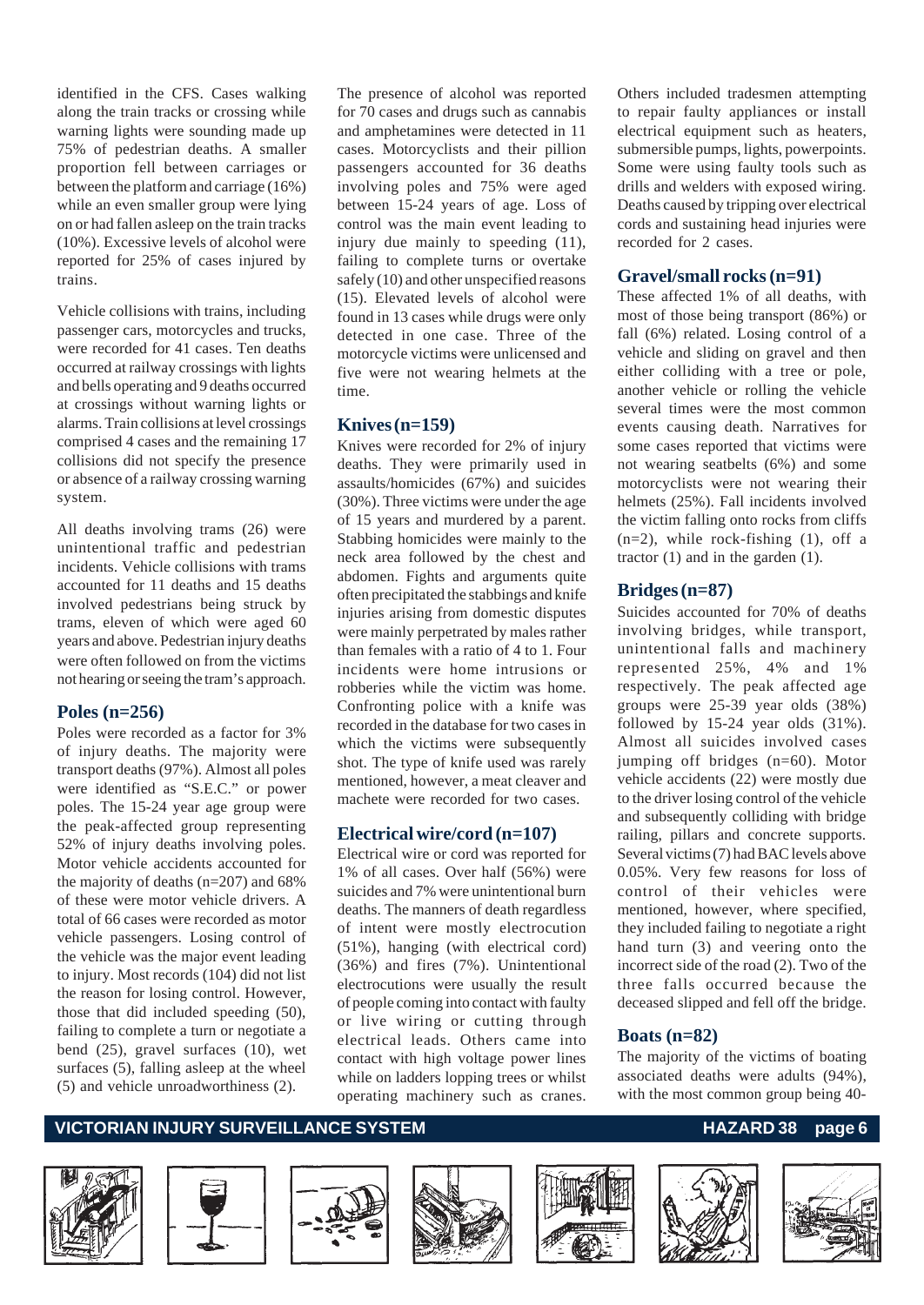59 years of age. The predominant craft involved was an unspecified boat (n=55) followed by dinghies (11), canoes or kayaks (6), yachts (4), houseboats (3) and 2 involved ships or ferries. The most common event was a boat being swamped or capsized by a wave (21 deaths). An additional 17 deaths occurred when a boat was overturned in other circumstances. Fourteen deaths followed a fall from a boat.

An error of judgement was apparent in 12 of the 82 boating deaths, including an over-loaded boat (3), erratic behaviour (3), going against a strong tide or current (3), and a non-swimmer not wearing a life jacket (2). A total of 8 cases had elevated blood alcohol. Four of these incidents included an error of judgement. Unfavourable weather conditions were specified in 12 of the deaths. Sixteen cases involved more than one person drowning. The major activity specified was fishing (25). Seventeen of these deaths involved a capsize and 7 involved unfavourable weather conditions.

#### **Plastic bags (n=73)**

Of the 73 cases involving plastic bags 95% (n=69) were suicides, of which, almost one quarter involved a secondary cause of death eg. drugs, gassing. Three cases were unintentional suffocations, of which one was a child.

#### **Buildings (n=73)**

Building structures were implicated in 73 deaths. Almost 60% (n=43) of cases were found to be intentional jumps from buildings. A further 23% of cases were unintentional falls from roofs of residential locations, car parks and public buildings, 29% of which occurred when the person was working on the roof. Of the remaining cases, 7% were falls from windows, 6% falls through roofs or skylights, 6% motor vehicle accidents when the vehicle collided with the building.

#### **Cigarettes (n=55)**

The majority of cigarette related deaths (62%) were from residential fires ignited by a cigarette, almost a quarter of which

were a consequence of the deceased smoking in bed. A further 8% of deaths occurred when a cigarette ignited the clothing of the deceased.

#### **Petrol (n=36)**

Petrol was associated with 36 deaths. More than  $60\%$  (n=22) of these were suicides and 14% were homicides. Intended self-immolation (39% of petrol related cases), involvement in petrol related house and vehicle fires (25% and 14% respectively) and other accidental ignitions (14%) were the most common scenarios for petrol related deaths. Eight percent of petrol related deaths were from fumes/smoke inhalation.

#### **Bathtubs (n=34)**

Almost three-quarters (n=25) of the 34 deaths involving bathtubs were drownings. Of the 25 drowning cases, 6 were children left unsupervised or were under the supervision of a young sibling, 4 had a history of epilepsy and were found to have fitted prior to drowning, 3 were suicides and 2 were adults in continuing care who were bathing unsupervised. Alcohol was a factor in two of the accidental drownings. Of the remaining cases 5 sustained scald injuries, 3 fell striking their head whilst bathing.

#### **Clothing accessories (n=34)**

Clothing accessories were linked to 34 deaths. Almost three-quarters of deaths were suicide and 9% strangulation homicides. Of the remaining accidental deaths two (6%) were associated with machinery.

### **Leading causes of death overview**

#### **Transport deaths**

There was a total of 3148 transport injury deaths recorded in the CFS for the period July 1989 to June 1995. Transport deaths were selected using ICD9 Ecodes 800 to 848. It was found that 92% were motor vehicle traffic accidents, 5% involved other road vehicles and 3% were motor vehicle non-traffic accidents. A large proportion were male

(70%) and almost 40% of cases were aged 15-29 years of age.

Stringent and intensive advertising campaigns, stricter speed and drinkdriving laws and penalties, better roads and cars have seen a dramatic reduction in transport deaths (Vulcan, 1995), as illustrated by the significant reduction in the transport injury death rate over the six-year period of available data. Figure 5 displays the statistically significant (p=0.0001) downward trend. Further analysis of transport injuries including deaths can be found in *Hazard* 36, September 1998.

#### **Prevention Recommendations (VicRoads 1997)**

- \* Drink-driving (booze bus enforcement, random breath testing, publicity)
- \* Speeding (speed detection using radar/ laser devices, red light cameras, general enforcement, publicity)
- \* Fatigue (publicity/awareness)
- \* Restraint wearing (enforcement)
- \* Road quality (identify and treat 'black spots', safety audits)
- \* Drivers in high risk age groups (older drivers publicity and awareness, novice drivers management)
- \* Motorcycle, bicycle and pedestrian safety (safety advice and education programs)
- Occupant protection and anti-lock braking systems

#### **Suicide**

Almost equalling transport as the highest overall cause of unnatural death over the six year period was suicide, representing a total of 3146 self-inflicted injuries causing death. Seventy-nine percent (n=2491) were male. Persons aged between 20-24 years represented the highest proportion (14%), followed by 25-29 year olds (12%) and 30-34 year olds at (11%). The all-age and 15-19, and 25-29 year suicide rates appeared to be decreasing over the six-year period but not significantly. Increasing trends were observed for the 20-24, 30-34 and 50-59 year age specific suicide rates with the 50-59 year age group being statistically significant (p=0.0001). Figure 5 demonstrates the overtaking of transport related deaths by suicide as a major cause of injury death from mid 1990.

### **VICTORIAN INJURY SURVEILLANCE SYSTEM** And the state of the HAZARD 38 page 7













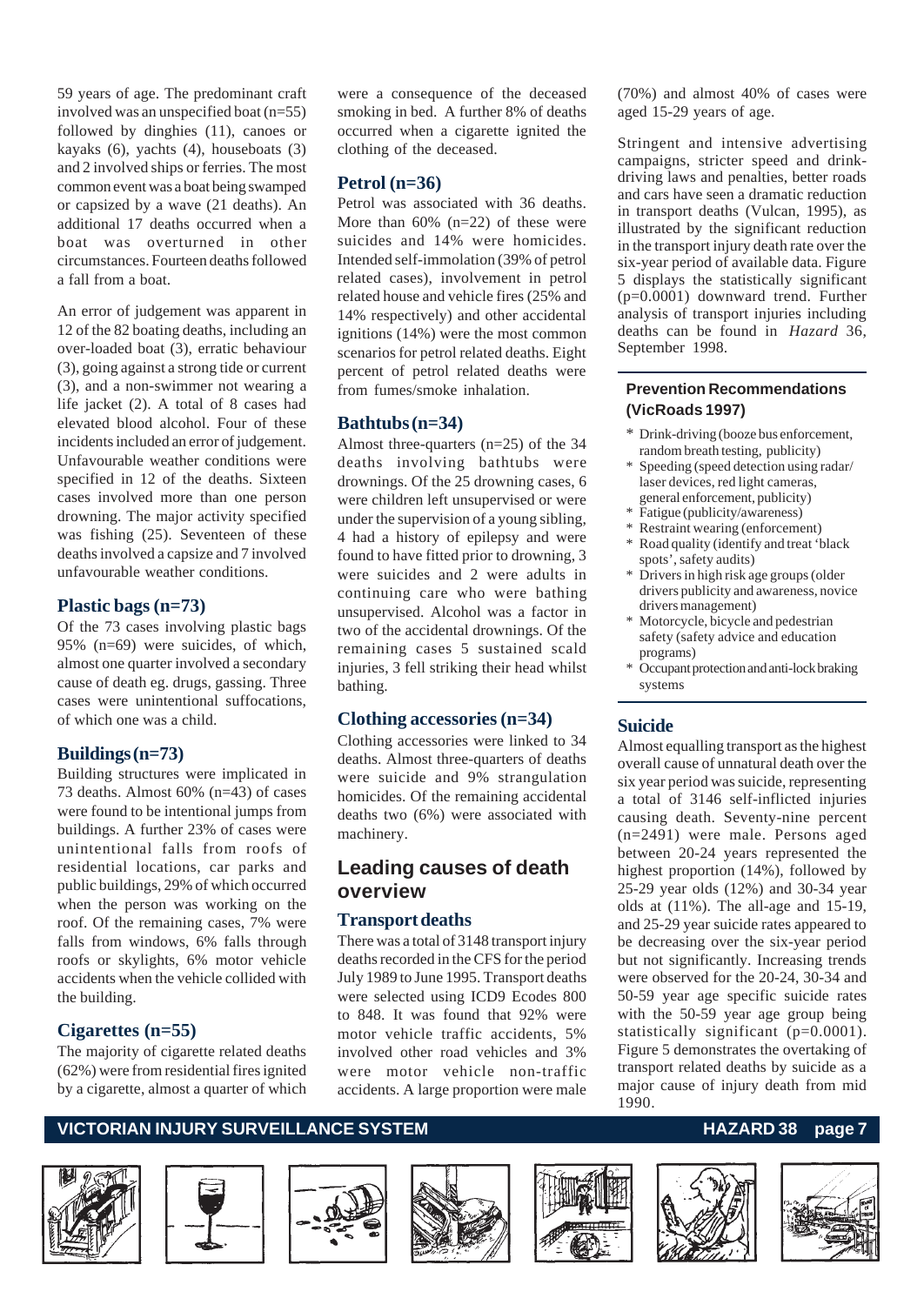Over the longer term, ABS figures demonstrate a substantial and concerning increase in young (15-24 years) male suicide rates despite very little change in the equivalent female group. Rates increased from 5.6 per 100,000 in 1964 to 22.9 per 100,000 in 1994 (Victorian Suicide Task Force, July 1997). The phenomenon has also been experienced by other states and western countries and has achieved much attention from the media and government in recent years eg. \$31 million funding for the Commonwealth Government National Youth Suicide Prevention Strategy.

Availability and culturally acceptability influence the method of suicide chosen. The most common method was hanging (27%), followed by vehicle exhaust gassings (21%), shooting/firearms (17%), drug and alcohol overdoses (14%), walking or lying in front of moving trains or motor vehicles (5%), drowning (4%), falls or jumps from bridges and other structures (4%) and other specified methods (6%). Sixtyfour percent of suicides were reported to have taken place in the home, transport areas (16%), outdoor areas (11%), in institutions such as prisons (4%) and other areas (5%). Information such as BAC level, previous attempts at suicide, mental disorders, disabilities or illnesses

was also provided in the corresponding narratives. For further reading, Routley (1998) provides an in-depth description and analysis of suicides in Australia, with a particular focus on motor vehicle exhaust gassing suicides.

Several reports in recent years have focused on suicide prevention, particularly youth suicide eg. *Suicide Prevention*, Victorian Task Force Report, July 1997; *A Prospective Study of Completed and attempted Youth Suicides in Victoria*, Tiller et al; A report from the Coroner's Working Party on Suicide, March 1997; various reports from the Commonwealth Dept. of Health & Family Services Youth Suicide Prevention Advisory Group. These reports together list numerous recommendations (86 in the first listed report alone) that cover a combination of primary prevention, early intervention, intervention services, post-intervention services and implementation strategies. Complex social, economic and psychological reasons underlie the causes of suicides and these therefore require a multi-faceted longer term approach. Reducing access to the means of suicide does have a part to play. Reducing access where the method is both relatively lethal and frequent has been shown to reduce overall suicides e.g. barbiturates in Australia, coal gas in the UK.



#### *\* Note that older persons falls are under-estimated.*

#### **VICTORIAN INJURY SURVEILLANCE SYSTEM HAZARD 38 page 8**









#### **Prevention Recommendations\***

- \* Address the complex social, economic and psychological factors which underlie the causes of suicide.
- In respect to the means of suicide:
- \* Mandatory regulations should be introduced for new vehicles which will make exhaust gas suicide virtually imposible, by ensuring that life threatening levels of  $CO$ ,  $O<sub>2</sub>$  and possibly  $\mathrm{CO}_2$  cannot be reached by passing a hose from the exhaust into the vehicle with sealed ventilation. A sensor is preferred because it would cater for deterioration in catalytic converter and engine performance over time.
- \* Regulations should be introduced for inservice vehicles requiring replacement exhaust pipes to be of new safety designs to make it substantially more difficult to attach a hose.
- Individual state firearm restrictions which were strengthened following the resolutions made at the Australian Police Ministers Council in May 1996 should not be weakened.

Further research should be undertaken into the reasons for the major rise in hanging.

\* The list is by no means exhaustive.

#### **Unintentional poisoning**

Unintentional poisoning deaths were the third leading cause of injury death, with 409 cases recorded for the six-year period. Just over two-thirds were male (n=275). The age distribution was similar to that of other unintentional injury deaths, 30-34 year olds being the peak affected age group (13%) followed closely by the 25-29 and the 45-49 year age groups at 12% and 11% respectively. The age distribution by sex differs slightly for females in that the peak age group was 45-49 year olds (15%) followed by 40-44 year olds (10%) and 35-39 year olds (10%). The poisoning rate has remained constant over the sixyear period at 2 deaths per 100,000 of the Victorian population. A large proportion (81%) of unintentional poisoning deaths occurred in the home with smaller numbers occurring in transport areas (6%) and institutions (5%).

Unintentional heroin overdoses were coded inconsistently with other databases used by MUARC<sup>1</sup>. They were found under the medical misadventure category with an ICD9-CM Ecode of



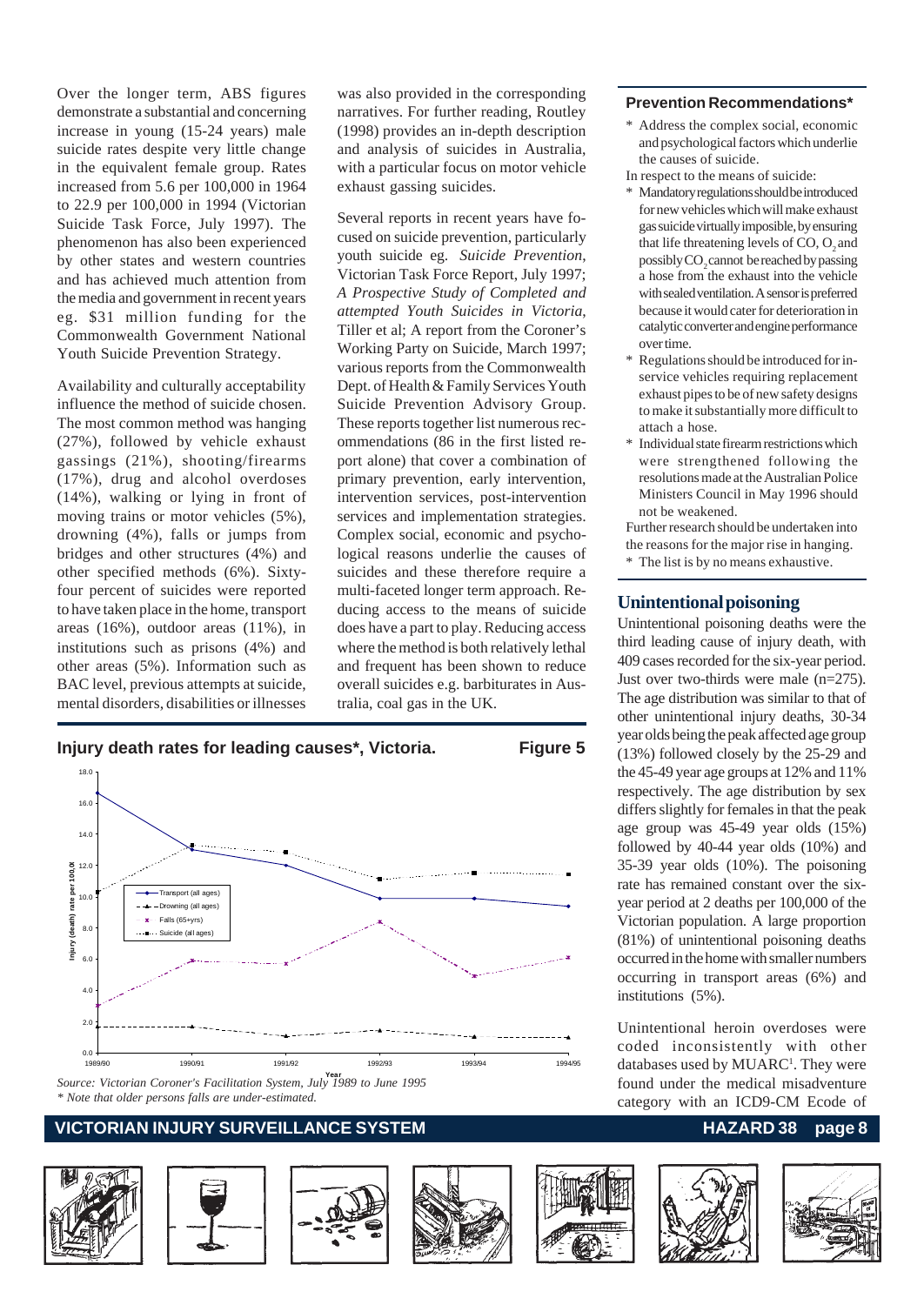E935.0 instead of E850.0. This anomaly in coding was consistent throughout the entire six-year collection. A total of 326 heroin overdoses were recorded in the dataset, 81% of which were males. Almost three-quarters were in the 20- 34 year age group and all cases were adults (15 years and above). The average adult death rate from heroin overdose for the six-year period was 2 per 100,000 of the adult Victorian population. Fortyfour percent of cases were unemployed, 35% were employed and 9% were receiving benefits. The location of death was mainly the home (74%) and transport areas (10%). A large proportion (29%) of cases involved a combination of heroin and several other drugs such as amphetamines, cannabis and benzodiazepines and 19% involved a combination of heroin and alcohol.

More recent data on heroin deaths from the State Coroner indicates a continued increase beyond the time period of this report, with a particularly dramatic and concerning increase from early 1998 (1998 figures 56% higher than 1997). Early 1999 indications are that heroin related deaths are continuing to rise. This increase, confirmed by ambulance reports and other data sources, has given rise to much recent media attention.

Poisoning by pharmaceuticals will be analysed and discussed further in the next edition of Hazard (June 1999).

#### **Drowning**

A total of 362 drowning deaths were identified in the CFS, 83% of which were male. Almost a quarter of cases was aged under 5 years (n=86) and approximately 14% were in the 15-24 year age group. Most cases (65%) were involved in leisure or recreational activities when the event occurred. As expected drownings occurred more often during the summer season, peaking in January (15%) and February (12%). The all age injury rate (Figure 5) and 0-4 year age specific rate for drowning deaths decreased over the six-year period with both rates exhibiting trends with borderline significance, (p=0.06 and 0.05 respectively). Two-thirds of drownings (230) were reported to have occurred in outdoor areas (excluding residential), namely rivers, dams, beaches and oceans and one-third occurred in the home (111). Residential drownings included home swimming pools (54) bathtubs (33), spas (6) and dams (14). Locations of drownings for under 5 year olds were overwhelmingly recorded to be the home swimming pool (47%), dams/rivers/creeks (21%), bathtubs (15%) and spas (7%).

Detailed analysis of the text descriptions for drowning deaths occurring in outdoor areas, excluding residential areas, exposed several injury patterns. Most of these cases drowned in lakes, rivers and dams (126), followed by oceans (65), beaches (29) and public pools (10).

Boating activities dominated drownings in lakes\rivers\dams and the 40-49 year age group had the highest frequency of drownings in this location. Boating incidents were mostly capsizes (24). Other causes of drowning included having difficulties while swimming (47), falling or slipping into lakes\rivers\dams (29), drowning while attempting to save someone else (4) and while fishing (4).

Deaths occurring at sea or in the ocean were most commonly related to boating activities (35), diving incidents (9),

**1** Medical misadventure is included within the definition of injury in the International Classification of Diseases. The issue of medical misadventure and adverse drug reactions is confounded by definitional variation, and by the problem of co-existing morbidity. Medical misadventure needs to be identified as the primary cause of death for inclusion within an ICD classification. Within the CFS these were a commonly miscoded cause of death. Over the six-year period there were 410 cases assigned an ICD9-CM Ecode of 935.0, which is defined as the code for "Drugs, medicinal and biological substances causing adverse effects in therapeutic use". Heroin is not legally available in Victoria and so these drugs are not being taken in therapeutic use, instead, representing opiate (heroin) overdoses (poisonings) that were miscoded (see Table 2). The mechanism of death code for medical misadventure, however, has been correctly applied. This means that deaths due to medical misadventure represented 1% of injury deaths in the CFS rather than 6%. Intent codes revealed that 326 of the 410 heroin overdose cases were unintentional, thus doubling the unintentional poisoning category.

#### **VICTORIAN INJURY SURVEILLANCE SYSTEM** And the state of the HAZARD 38 page 9











swimming (8), swept by waves off cliffs/ rocks (3), falling off piers (3) and saving other individuals in trouble (2). Boats were most often capsized (18) or struck by large waves during rough weather (15). Diving deaths involved problems with oxygen supplies and regulators. Cases ran into problems such as suffering asthma attacks, cardiac arrests and getting caught in rips while swimming. The 12 beach deaths included 3 cases swept away by large waves and 3 cases caught in rips.

#### **Prevention Recommendations (Hazard 30, March 1997)**

- Ensure all backyard pools and spas are fenced in accordance with AS1926. Isolation fencing is best including a self-closing and latching gate.
- Children should always be attentively supervised by an adult when near water. Children on farms should be provided with a safe play area, fenced, away from water including sump holes, irrigation channels, dams water tanks and troughs.
- Young children must never be unattended in the bath or be under the supervision of another child.
- Improve water safety knowledge and skills among children.
- Water safety media campaigns.

#### **Falls**

Falls were the fifth leading cause of death over the six-year period totaling 357 cases. Most of these were male (74%) and aged 65 years and above (51%). The age distribution differs when gender is taken into account. Males 65 years and over accounted for 43% of falls while females 65 years and over accounted for 72% of all female fall deaths. Activities undertaken at the time of death ranged from miscellaneous household activities (36%) to leisure/recreation (13%), maintenance, personal activities and occupational, each at 7% and other specified (27%). The all age injury rate displayed an increasing trend overall with a slight peak in the 1992/ 93 financial year as did the 65+yr fall rate (Figure 5), however, neither are statistically significant. Forty-four percent of these injuries occurred in the home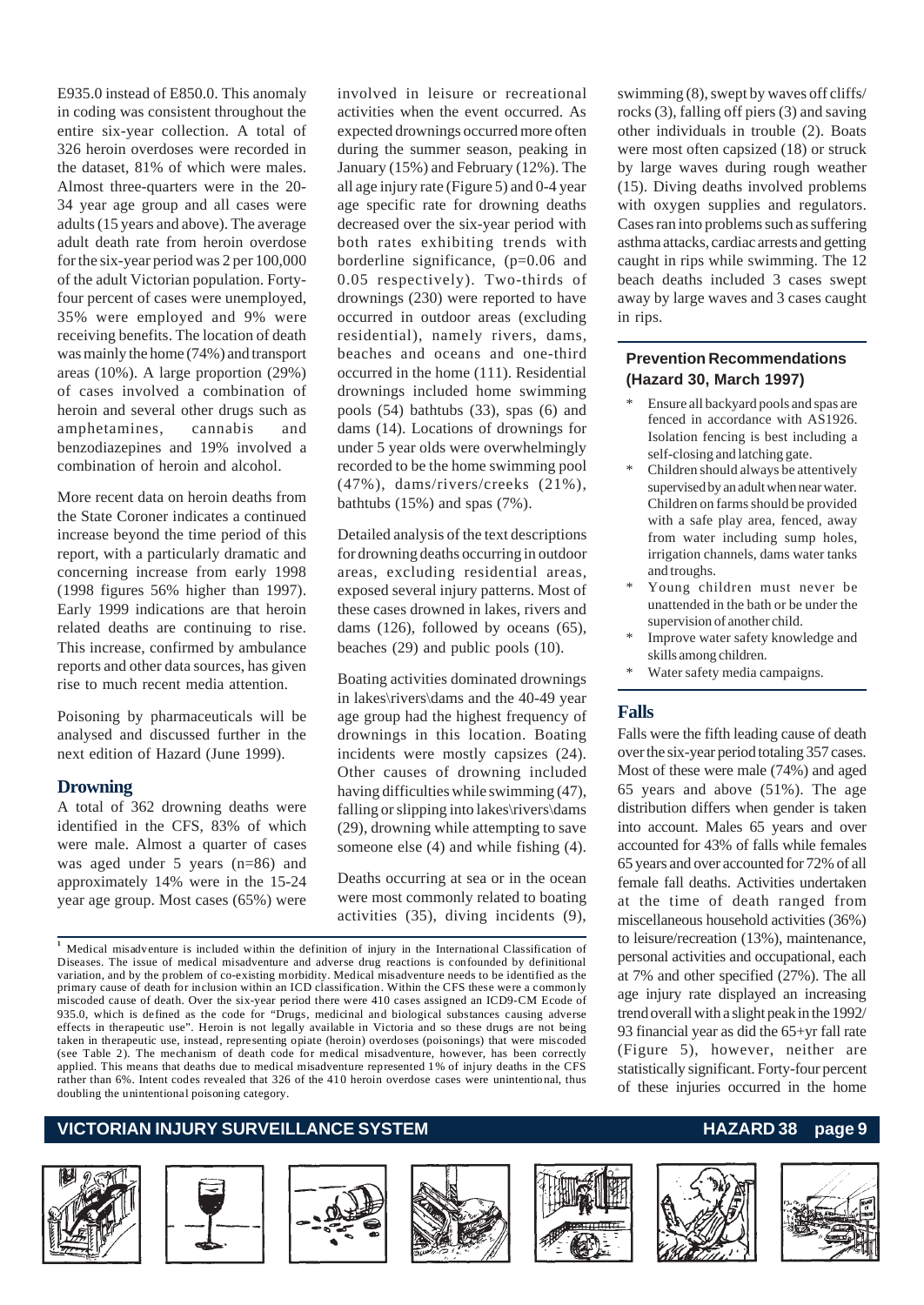while 20% took place in institutions such as hospitals and nursing homes and 11% represented outdoor areas. Falls can be divided into two types, falls from one level to another of which there were 212 cases (59%) and 145 falls which occurred at the same level (41%).

It has long been noted that falls causing death are under-recorded in the CFS and by other injury data collections (Watson & Ozanne-Smith 1997, Fife 1987). Individuals sustaining injuries from falls are usually elderly people who require long hospitalisation. While hospitalised they become prone to complications, such as developing pneumonia due to immobilisation, they may develop deep vein thrombosis or pulmonary embolisms and consequently may die as a result. This is a well documented sequence of events (Sattin 1992, Tideiksaar & Kay 1986, Mendlein et al, 1990). These deaths are considered to be the result of natural causes and not investigated by the Coroner and therefore not included in the data collection even though a fall was the initial event leading to death.

The difference in 'fall' reporting is very clearly demonstrated in Figure 6. In this graph, two comparisons are made, fall death rates in the CFS compared with fall death rates supplied by the Australian Bureau of Statistics (ABS) and transport deaths rates in the CFS and the ABS. Transport death rates obtained from the CFS and ABS appear to be consistent whereas falls differ considerably. ABS obtains its data from information listed on death certificates provided by the Registry for Births, Deaths and Marriages and is therefore a more reliable source for fall death statistics.

#### **Prevention Recommendations (older people)**

- \* Multi-component interventions such as gentle balance control exercises, hip protectors, health behaviour changes, home modifications to remove hazards and add aids such as handrails, nursing home performance agreements
- Vision assessment and correction, medication review and management
- \* Preventing or managing dizziness
- Education on fall prevention



**Year of death** *Source: Victorian Coroner's Facilitation System, July 1989 to June 1995, ABS (NISU, Flinders University) 1990 to 1995.*

#### **Burns and Scalds**

There was a total of 213 burn and scald deaths recorded in the CFS representing 2% of all deaths. Examination of the text descriptions revealed several distinctive injury patterns. Children aged under 15 years accounted for 32 of these deaths, including 23 victims of house fires, 3 in caravan fires, 4 car fires and 2 bathtub scalds. House fires were largely the result of children playing with matches (7) and cigarette lighters (5). Other causes included faulty fuses and electrical appliances (4) and burning candles (2).

Out of a total of 181 adult fire/scald related deaths, 137 occurred in the home with 118 of these being house fires. A large number of these house fires were started by lit cigarettes (42). Several victims had fallen asleep (9) or were in bed smoking (11) or had dropped their cigarettes on or amongst couches (8). A small proportion of house fire victims had elevated levels of alcohol (17%). Electrical appliances accounted for 13 deaths and these were typically the result of electrical faults or the result of the appliance coming into contact with flammable material and igniting. Twelve deaths implicated heaters either shorting

out or coming into contact with flammable material and causing ignition. Stoves and ovens comprised 11 cases and were characterised by either the victim or flammable materials coming into contact with naked flames while cooking. Out of control backyard incineration of rubbish or gardening materials caused 4 deaths. Work related fires were associated with 10 cases. Caravan fires (12) were started by lit cigarettes (5), gas leaks (3) and faulty heaters (2).

Eight fire related deaths occurred while cases were in residential care, with 7 of these being caused by a lit cigarette. Scald injury deaths in the home all occurred while the deceased was bathing (13). Epileptic fits while showering causing severe scalding was associated with 5 cases. Lastly, contact burns consisted of cases falling onto radiators or heaters (4) or falling asleep near them (3).

#### **VICTORIAN INJURY SURVEILLANCE SYSTEM AND RESOURCE AT A RELATION HAZARD 38 page 10**













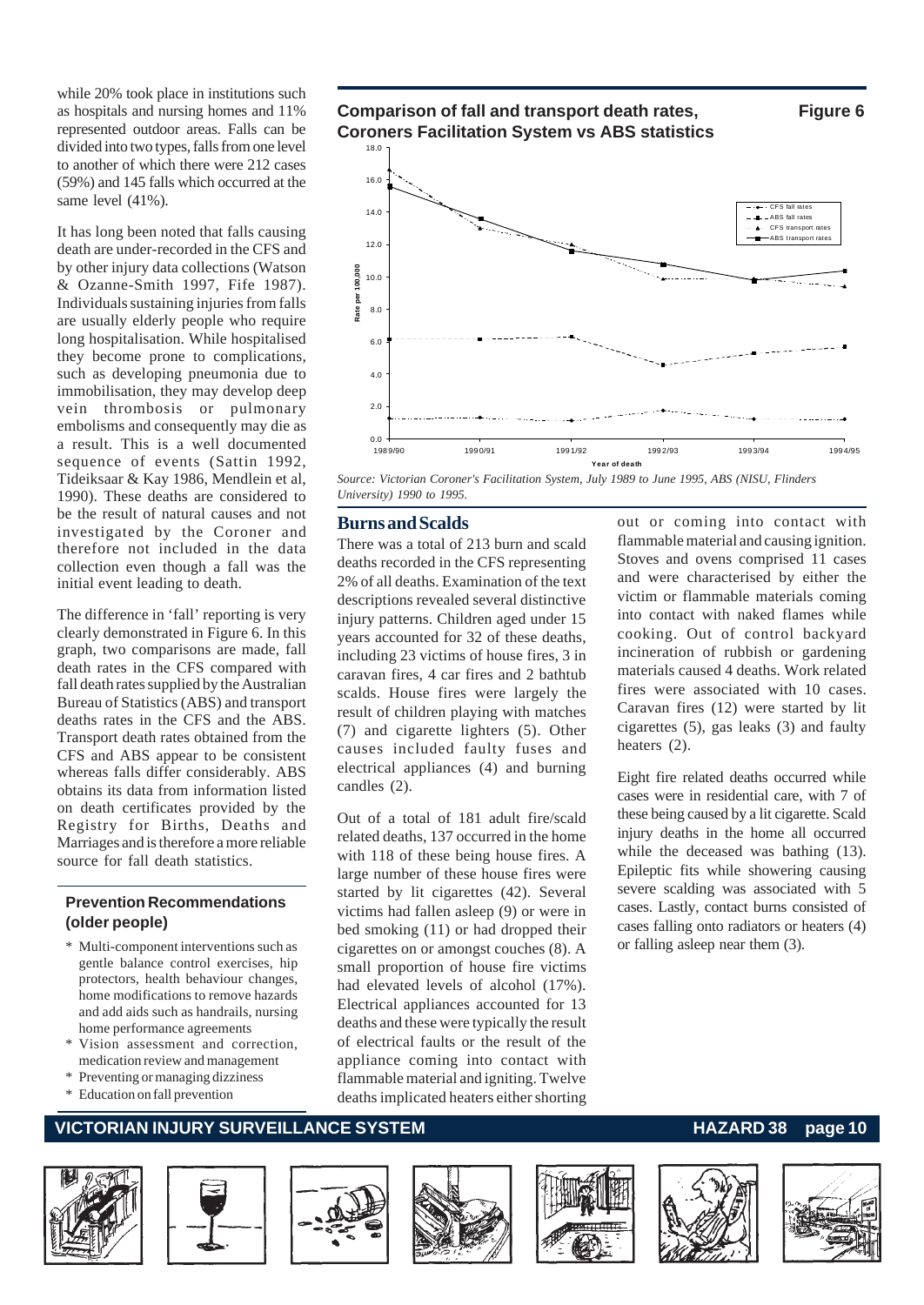#### **Prevention Recommendations**

- Mains powered smoke detectors, with battery backup and emergency lights, should be fitted throughout the home, particularly outside adult bedrooms, living areas, hallways, and on additional storeys.
- As of March 1998, all new hot water installations must deliver hot water not exceeding 50 degrees celsius at the bathroom tap. It is recommended that all current hot water also meets these requirements.

#### **Adult deaths**

Adults, aged 15 years and above, comprised 94% (n=8723) of the sixyear collection. Three quarters were male and most persons were aged between 20 to 39 years (44%). The adult injury death rate was decreasing over the period, as was the 20-39 year rate, both statistically significant with corresponding p-values of 0.0001 each. The leading cause of death among adults was suicide (36%), followed by transport deaths (34%), unintentional poisonings (5%), falls (4%), drowning and assaults, each at 3%. Fifty-nine percent of deaths were coded as unintentional with 36% being suicide, 3% assaults and 2% of unknown intent. Public roads were the predominant location of injury death (35%) followed closely by the home at 27%, home garage/garden/yard at 13%, institutions (4%), bodies of water (4%) and public transport (3%).

#### **Child deaths**

Child deaths comprised a relatively small proportion of the CFS (6%, n=515) but injury is the leading cause of death in childhood, after 1 year of age. Children are defined as persons aged less than 15 years. Sixty-seven percent of child injury deaths were male and 33% female. Under 5's represented 52% of the subset followed by 10-14 year olds at 26% and 5-9 year olds at 22%. Leading causes of death were identified as transport deaths (42%), drowning (23%), fires/burns/ scalds (6%), choking/suffocation/ foreign body (5%), assaults (4%) and unintentional hit/struck/crush also at 4% (Table 3). Trend analysis for the child death rate and age specific rates indicated highly statistically significant decreasing trends over the six-year period, (0-14yrs, p=0.0032, 0-4yrs, p=0.0011 and 5-9yrs, p=0.0043). The rate for 10-14 year olds was decreasing but not significantly.

The activities that children were involved in included playing (22%), car passengers (12%), pedestrians (12%), cycling (6%) and various other activities. Injury events were mostly reported to be unintentional (92%) and assaults (4%) with 3% and 1% representing selfinflicted and unknown intent deaths respectively. Location of the injury event was mainly public roads (34%), home (23%), home garden/yard/garage (15%), home swimming pool (6%), lake/river/ dam/beach/ocean (6%) and farms (4%).

### **National Coroners Information System**

*Dr Graham Scott*

#### **Origins**

Injury prevention research has often been limited by a lack of readily available quality data. Until recently, there has been no national systematic electronic collection of death injury data in Australia. Without adequate information, systematically related patterns and

| Child injury death rankings by age group, Victoria |                                          |                       |  |  |  |  |  |
|----------------------------------------------------|------------------------------------------|-----------------------|--|--|--|--|--|
| $0 - 4$ YEARS (N=269)                              | $5 - 9$ YEARS (N=111)                    | 10 - 14 YEARS (N=135) |  |  |  |  |  |
| Drowning (32%)                                     | Transport (59%)                          | Transport (57%)       |  |  |  |  |  |
| Transport (28%)                                    | Drowning $(15%)$                         | Drowning $(12%)$      |  |  |  |  |  |
| Fires/burns/scalds (8%)                            | Inflicted by other (7%)                  | Self-inflicted (11%)  |  |  |  |  |  |
| Choking/suffocation/foreign body<br>(7%)           | Fires/burns/scalds (6%)                  | Hit/struck/crush (3%) |  |  |  |  |  |
| Hit/struck/crush (5%)                              | Choking/suffocation/foreign body<br>(5%) | Falls $(3%)$          |  |  |  |  |  |

*Source: Victorian Coroner's Facilitation System, July 1989 to June 1995*

### **VICTORIAN INJURY SURVEILLANCE SYSTEM** MARY CONTROLLANCE AND MAZARD 38 page 11









recurring hazards that contribute to injury or a spate of preventable deaths may not be identified because time and distance separate them. A diffuse epidemic may continue because neither the problem, nor the causes are identified.

The Australian Institute of Health and Welfare- National Injury Surveillance Unit completed a feasibility study in 1994 (Moller, 1994). Jurisdictions used a paper-based system, and there was no efficient method for national data retrieval. Major external data users were expending large sums to gather information. It was considered that reallocation of these resources in establishing the NCIS would be offset by savings from data retrieval. Additionally, a national electronic system would aid injury research and prevention strategies, with the potential to produce significant savings. Moller (1994) identified a high level of organisational commitment to the NCIS from the coroners, and the Australian Coronial Society and consequently the recommendation for the establishment of a national coroners' database was adopted by the ACS.

#### **Monash University National Centre for Coronial Information (MUNCCI)**

The Victorian Institute of Forensic Medicine, The Department of Epidemiology and Preventive Medicine, and the Monash University Accident Research Centre, formed the body that oversees the NCIS-MUNCCI. The sponsor of the NCIS is the Commonwealth Department of Health and Aged Care. Ownership of the data held within the NCIS remains clearly with the ACS.

The database should assist coroners in the management of case information, and a pilot case management system is being developed. It is envisaged that external organisations (such as toxicologists) would have access to facilitate electronic reporting. Additionally, external stakeholders will



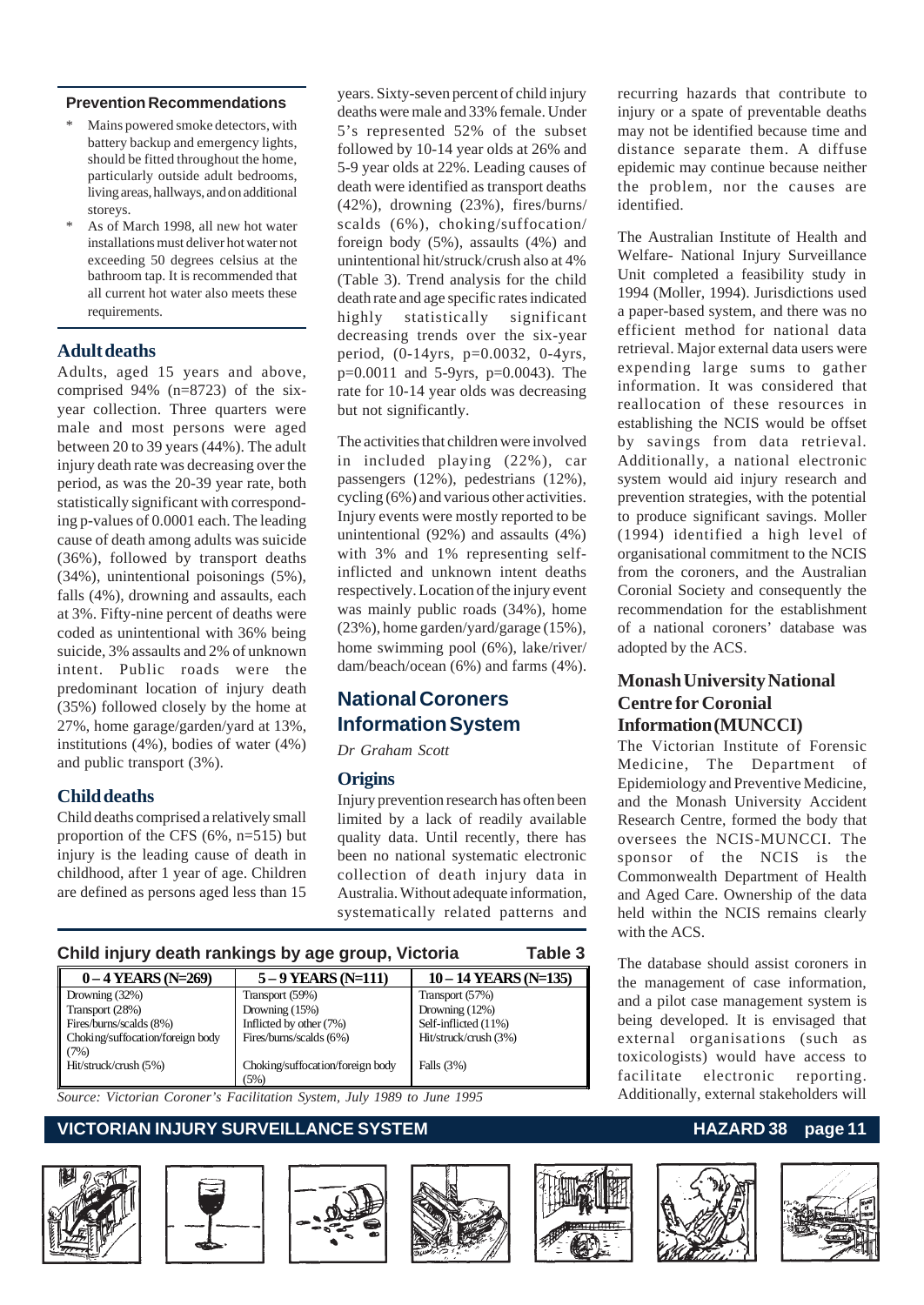have access to timely death related data for research, policy development and program assessment.

#### **The dataset**

The dataset has two potential component types - a core or minimum dataset, and additional "add on" modules for areas of specialised interest. Moller (1994) noted, the information being retained is too complex for coding alone. Consequently, the dataset was designed with the capacity for text storage and retrieval. Sources of information are the coroners, police, and agencies providing additional information.

To date no specialist modules have been defined, although the drug and suicide modules are proceeding. It is anticipated that the first modules developed, such as the drug module, will serve as prototypes for the development of later modules. Future modules may relate to motor vehicles, firearms or drowning.

The system is the most advanced national electronic death database in the world and anticipated to provide hazard or risk information, which has been previously unavailable, and can be used to reduce the future numbers of injuries and deaths. The data are stored in a central computer, and information is accessed via an Internet connection. The data available on line are current, and the jurisdictions retain responsibility for the data. For the core dataset, it is envisaged that the jurisdictions will complete the bulk of the data entry procedures. With the development of additional modules, one issue will be the extent to which additional coding will be completed within the jurisdictions, as well as centrally.

The implementation of the NCIS will be staggered, by State. New South Wales and Victoria were brought on line during early 1999.

Several issues have required ongoing attention during the implementation phase. The National Coordination Committee for Coronial Information has engaged specialised working groups to examine issues such as funding, privacy, intellectual property and data quality. The issue of privacy has been comprehensively reviewed, and the "balancing of competing interests" approach was recommended (MUNCCI talk 5, 1999). It is anticipated that the NCIS will achieve a goal of self-funding over the next three years, while fulfilling its function as a cost effective, easy to use system of coronial data (NCIS Commercialisation Study, 1998).

The Monash University Accident Research Centre, as a MUNCCI partner, has been actively involved in the development and implementation of the NCIS. The supervisor of the Injury Prevention Research Group, Professor Joan Ozanne-Smith, sits on the MUNCCI board of management and chairs the Quality Assurance sub-committee. The Accident Research Centre has conducted the initial stakeholder analysis for the drug module of the NCIS, and is refining the coding system and manual. This ongoing evaluation and improvement will ensure that the NCIS evolves into a benchmark data collection system.

#### **References**

- Murray CJL, Lopez AD (1996). Estimating causes of death: methods and global and regional applications for 1990. In: Murray CJL, Lopez AD, eds. *The global burden of diseases, injuries and risk factors in 1990 and projected to 2020*. Cambridge, Harvard University Press.
- State Coroner's Office (1998). *Unnatural Deaths: Collated from the findings of the State Coroner, 1994/95*. Victoria, State Coroner's Office.
- Australian Bureau of Statistics, (1997). *Deaths, Australia 1995*. Canberra, ABS Catalogue No. 3302.0.
- Australian Bureau of Statistics, (1999). *Causes of Death, Australia 1997*. Canberra, ABS Catalogue No. 3303.0.
- Moller J (1999). Personal communication.
- Commission on Professional and Hospital Activities (1986). *Annotated International Classification of Diseases, 9th Revision, Clinical Modification (ICD-9-CM), Volume III.* Ann Arbour, Michigan; Fourth Printing.
- Victorian Suicide Prevention Task Force, Suicide Prevention, July 1997.
- Vulcan P (1995). Road Trauma Prevention. In: Ozanne-Smith J, Williams F, eds. *Injury Research and Prevention: A Text.* Victoria, Australia, Monash University Accident Research Centre.
- VicRoads and Transport Accident Commission (TAC), (1997). *Road Safety in Victoria: trends and developments during 1997.*
- Routley V (1998). *Motor vehicle exhaust gassing suicides in Australia: epidemiology and prevention*. Monash University Accident Research Centre, Report No. 139.
- Watson WL, Ozanne-Smith J (1997). *The Cost of Injury to Victoria*. Monash University Accident Research Centre, Report No. 124.
- Fife D (1987). *Injuries and deaths among elderly person*s. Am J Epidemiology Vol 126, pp. 936-941.
- Sattin RW (1992). F*alls among older persons: A public health perspective*. Annu. Rev. Publ. Health Vol 13, pp. 489- 508.
- Tideiksaar R, Kay AD (1986). *What causes falls? A logical diagnostic procedure.* Geriatrics Vol 41, No 12, pp. 32-50.
- Mendlein JM, Sattin RW, Waxweiler RJ, Lui KJ, McGee DL (1990). *Fall mortality and related medical conditions in the elderly: the association with pulmonary embolism.* J Aging Health Vol 2, pp. 326- 340.
- Moller, J (1994). *Coronial information systems: needs and feasibility study*. National Injury Surveillance Unit, Adelaide.
- MUNCCI talk, 5, (1999). Newsletter for the Monash University National Centre for Coronial Information, Southbank.
- Dennison, T (1998). *National Coroners Information System Commercialisation Study*. Monash University National Centre for Coronial Information, Southbank.

#### **Acknowledgements**

We gratefully acknowledge the written contributions of Virginia Routley, Karen Ashby, Lesley Day and Christine Chesterman for assistance with data analysis. Additionally we acknowledge Simon Jolley for provision of data and George Rechnitzer for valuable comment.

#### **VICTORIAN INJURY SURVEILLANCE SYSTEM** MARIAL MANUSIAN HAZARD 38 page 12













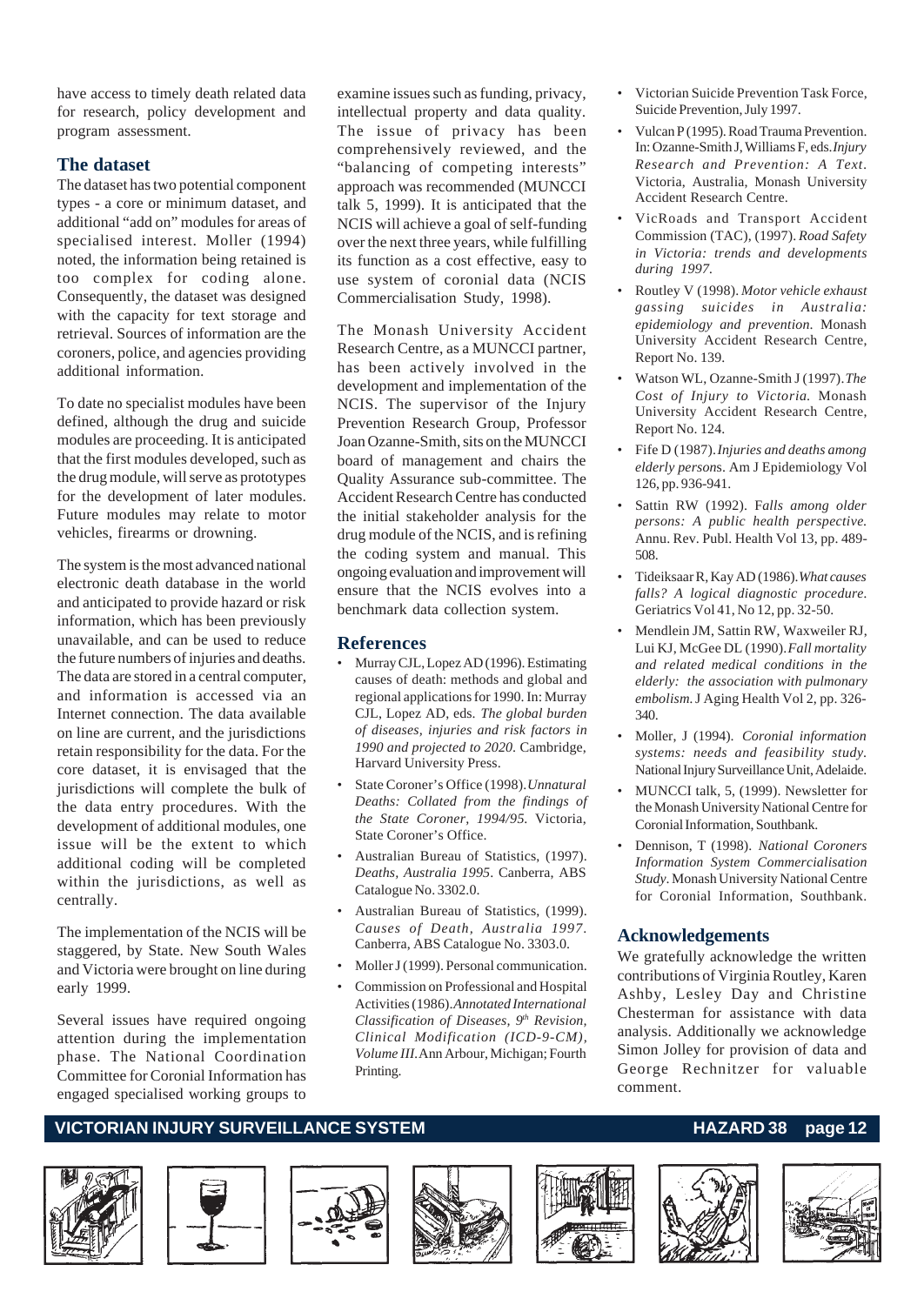## Products and other agents associated with injury deaths **Appendix 1**

| Factors                                                          | Age Groups (yrs)          |                |                |                |                |                |          |                |          |              |       |
|------------------------------------------------------------------|---------------------------|----------------|----------------|----------------|----------------|----------------|----------|----------------|----------|--------------|-------|
|                                                                  |                           | $0 - 14$       | $15 - 24$      |                | 25-39          | $40 - 59$      |          | $60+$          |          | <b>TOTAL</b> |       |
| Vehicles - Registered air or land                                |                           | 257            |                | 1241           | 1259           |                | 895      |                | 945      |              | 4597  |
| Passenger car or station wagon                                   | 178                       |                | 846            |                | 852            | 665            |          | 712            |          | 3253         |       |
| Heavy truck utility or van $>3$ tonnes                           | 29                        |                | 96             |                | 156            | 106            |          | 102            |          | 489          |       |
| Motorcycle                                                       | 10                        |                | 173            |                | 117            | 29             |          | 15             |          | 344          |       |
| Train, tram                                                      | 17                        |                | 73             |                | 78             | 48             |          | 58             |          | 274          |       |
| Light truck utility or van $\langle 3 \rangle$ tonnes            | $\mathcal{I}$             |                | 35             |                | 27             | 23             |          | 32             |          | 124          |       |
| Other vehicles                                                   | 16                        |                | 18             |                | 29             | 24             |          | 26             |          | 113          |       |
| Drugs, medications & biological factors                          |                           | 16             |                | 700            | 1251           |                | 713      |                | 338      |              | 3018  |
| Alcohol (beverage)                                               | 10                        |                | 390<br>8       |                | 554<br>8       | 363            |          | 151<br>23      |          | 1468<br>55   |       |
| Cigarettes, cigars, pipes or tobacco                             | $\boldsymbol{l}$<br>5     |                | 302            |                | 689            | 15<br>335      |          | 164            |          | 1495         |       |
| Other drugs & medications                                        |                           | 217            |                | 447            | 405            |                |          |                | 432      |              |       |
| Naturally occurring environmental factors<br>Tree, stick, branch | 18                        |                | 225            |                | 125            | 102            | 391      | 87             |          | 557          | 1892  |
| Water, not hot                                                   | 102                       |                | 69             |                | 89             | 103            |          | 105            |          | 468          |       |
| Flame, fire, smoke                                               | 42                        |                | 40             |                | 64             | 63             |          | 113            |          | 322          |       |
| River, creek, stream                                             | 14                        |                | 40             |                | 41             | 40             |          | 45             |          | 180          |       |
| Sea, ocean                                                       | 6                         |                | 23             |                | 37             | 53             |          | 42             |          | 161          |       |
| Small rocks & stones                                             | 6                         |                | 30             |                | 28             | 13             |          | 14             |          | 91           |       |
| Dam, pond                                                        | 22                        |                | 3              |                | 6              | $\mathfrak{Z}$ |          | 10             |          | 44           |       |
| Other natural factors                                            | $\boldsymbol{7}$          |                | 17             |                | 15             | 14             |          | 16             |          | 69           |       |
| Sports & recreation (incl. activity, apparel & equipment)        |                           | 97             |                | 211            | 243            |                | 246      |                | 166      |              | 963   |
| $Guns \space or \space firearms, \space rifle's$                 | 6                         |                | 143            |                | 176            | 188            |          | 119            |          | 632          |       |
| Bicycles or accessories                                          | 31                        |                | 21             |                | 21             | 18             |          | 15             |          | 106          |       |
| Boats, boat motors & accessories, incl. sail boats & boards      | 5                         |                | 14             |                | 20             | 27             |          | 19             |          | 85           |       |
| Built-in swimming pools                                          | 39                        |                | 5              |                | 5              | $\overline{4}$ |          | 10             |          | 63           |       |
| Other sports and recreation                                      | 16                        |                | 28             |                | 21             | 9              |          | 3              |          | 77           |       |
| Packaging materials                                              |                           | 23             |                | 181            | 243            |                | 192      |                | 181      |              | 820   |
| Rope                                                             | 19                        |                | 171            |                | 217            | 176            |          | 143            |          | 726          |       |
| Plastic bags                                                     | $\boldsymbol{2}$          |                | $\overline{7}$ |                | 17             | 11             |          | 36             |          | 73           |       |
| Other packaging materials                                        | $\overline{c}$            |                | $\mathfrak{Z}$ |                | 9              | 5              |          | $\overline{c}$ |          | 21           |       |
| Chemicals & compounds (incl. cleaning/maintenance)               |                           | 6              |                | 123            | 300            |                | 243      |                | 116      |              | 788   |
| Carbon monoxide                                                  | 0                         |                | 115            |                | 266            | 217            |          | 86             |          | 684          |       |
| Petrol                                                           | $\boldsymbol{\beta}$      |                | $\overline{c}$ |                | 15             | 10             |          | 6              |          | 36           |       |
| Other chemicals & compounds                                      | $\mathfrak{Z}$            |                | 6              |                | 19             | 16             |          | 24             |          | 68           |       |
| Structures & parts thereof<br><i>Bridges</i>                     | 0                         | 15             | 27             | 119            | 122<br>33      | 19             | 99       | 8              | 189      | 87           | 544   |
| Concrete/man-made outdoor surfaces                               | $\boldsymbol{l}$          |                | 8              |                | 14             | 21             |          | 30             |          | 74           |       |
| Buildings, office, plant, residential, etc.                      | $\mathfrak{Z}$            |                | 17             |                | 30             | 15             |          | 8              |          | 73           |       |
| Floors or flooring material                                      | $\boldsymbol{l}$          |                | 1              |                | 5              | 6              |          | 56             |          | 69           |       |
| Stairs or steps                                                  | $\mathfrak{2}$            |                | 1              |                | 3              | 9              |          | 38             |          | 53           |       |
| Roofs                                                            | $\boldsymbol{\mathit{0}}$ |                | $\overline{c}$ |                | 6              | $\overline{c}$ |          | 12             |          | 22           |       |
| Other structures or parts thereof                                | 8                         |                | 63             |                | 31             | 27             |          | 37             |          | 166          |       |
| Furniture & non-structural fittings                              |                           | 33             |                | 10             | 15             |                | 21       |                | 57       |              | 136   |
| Bathtubs, showers, incl. fixtures & accessories                  | 9                         |                | $\overline{4}$ |                | 6              | 6              |          | 9              |          | 34           |       |
| Bathtub or shower enclosures, not specified                      | 9                         |                | $\theta$       |                | $\overline{4}$ | $\mathfrak{Z}$ |          | 6              |          | 21           |       |
| Other furniture & non-structural fittings                        | 15                        |                | 6              |                | 5              | 12             |          | 42             |          | 81           |       |
| Food & drink                                                     |                           | 10             |                | $\overline{2}$ | 8              |                | 20       |                | 46       |              | 86    |
| Industrial/retail plant /equipment                               |                           | 1              |                | 4              | 24             |                | 29       |                | 9        |              | 67    |
| Fork lifts or lift trucks                                        | $\boldsymbol{\mathit{0}}$ |                | 1              |                | 5              | 11             |          | 0              |          | 17           |       |
| Earthmoving & highway construction machines, NEC                 | $\theta$                  |                | 1              |                | $\overline{c}$ | $\mathcal{I}$  |          | $\overline{4}$ |          | 8            |       |
| Other industrial or plant equipment                              | 1                         |                | $\overline{c}$ |                | 17             | 17             |          | 5              |          | 42           |       |
| Fabrics, drapery & soft furnishings (excl furniture)             |                           | $\overline{7}$ |                | 14             | 6              |                | 4        |                | 6        |              | 37    |
| Child nursery equipment & consumables                            |                           | 10             |                | 1              | $\overline{4}$ |                | $\bf{0}$ |                | $\bf{0}$ |              | 15    |
| Other specified factors                                          |                           | 86             |                | 284            | 296            |                | 228      |                | 246      |              | 1140  |
| Poles (excl. fence posts, fishing, pole vaults)                  | 8                         |                | 133            |                | 64             | 29             |          | 22             |          | 256          |       |
| Knives, NEC                                                      | 3                         |                | 30             |                | 59             | 40             |          | 27             |          | 159          |       |
| Electrical wire, wiring system                                   | $\overline{4}$            |                | 16             |                | 40             | 26<br>9        |          | 21<br>18       |          | 107          |       |
| Other personal use items<br>Farm tractors                        | 17<br>12                  |                | 11<br>5        |                | 16<br>8        |                |          | 14             |          | 71<br>61     |       |
| Other general utility appliances                                 | $\mathcal{I}$             |                | 15             |                | $\overline{7}$ | 22<br>8        |          | 5              |          | 36           |       |
| Clothing accessories                                             | $\overline{c}$            |                | 11             |                | 12             | 5              |          | $\overline{4}$ |          | 34           |       |
| Horse                                                            | $\mathfrak{Z}$            |                | $\overline{4}$ |                | 8              | 6              |          | 9              |          | 30           |       |
| Other animal                                                     | $\mathfrak{Z}$            |                | 6              |                | $\overline{4}$ | 6              |          | 6              |          | 25           |       |
| Other yard and garden equipment                                  | 6                         |                | 22             |                | 25             | 29             |          | 35             |          | 117          |       |
| Other specified factors                                          | 27                        |                | 31             |                | 53             | 48             |          | 85             |          | 244          |       |
| Misc. & otherwise unclassifiable factors                         |                           | 5              |                | 16             | 15             |                | 31       |                | 59       |              | 126   |
| <b>TOTAL</b>                                                     |                           | 783            |                | 3353           | 4191           |                | 3112     |                | 2790     |              | 14229 |

*\*The frequencies above are based on multiple responses as up to 4 factor codes relating to a single injury event can be recorded for each case \*\* While firearms are frequently owned as "sports and recreational equipment", they are also owned for other purposes and could perhaps be more appropriately placed under "other". The classifications used in the above table are based on a U.S. Consumer Product Safety Commission coding system. Source: Victorian Coroner's Facilitation System, July 1989 to June 1995.*

#### VICTORIAN INJURY SURVEILLANCE SYSTEM **Mateurs and ACCIDENT CONTROLLY SURVEILLANCE SYSTEM**













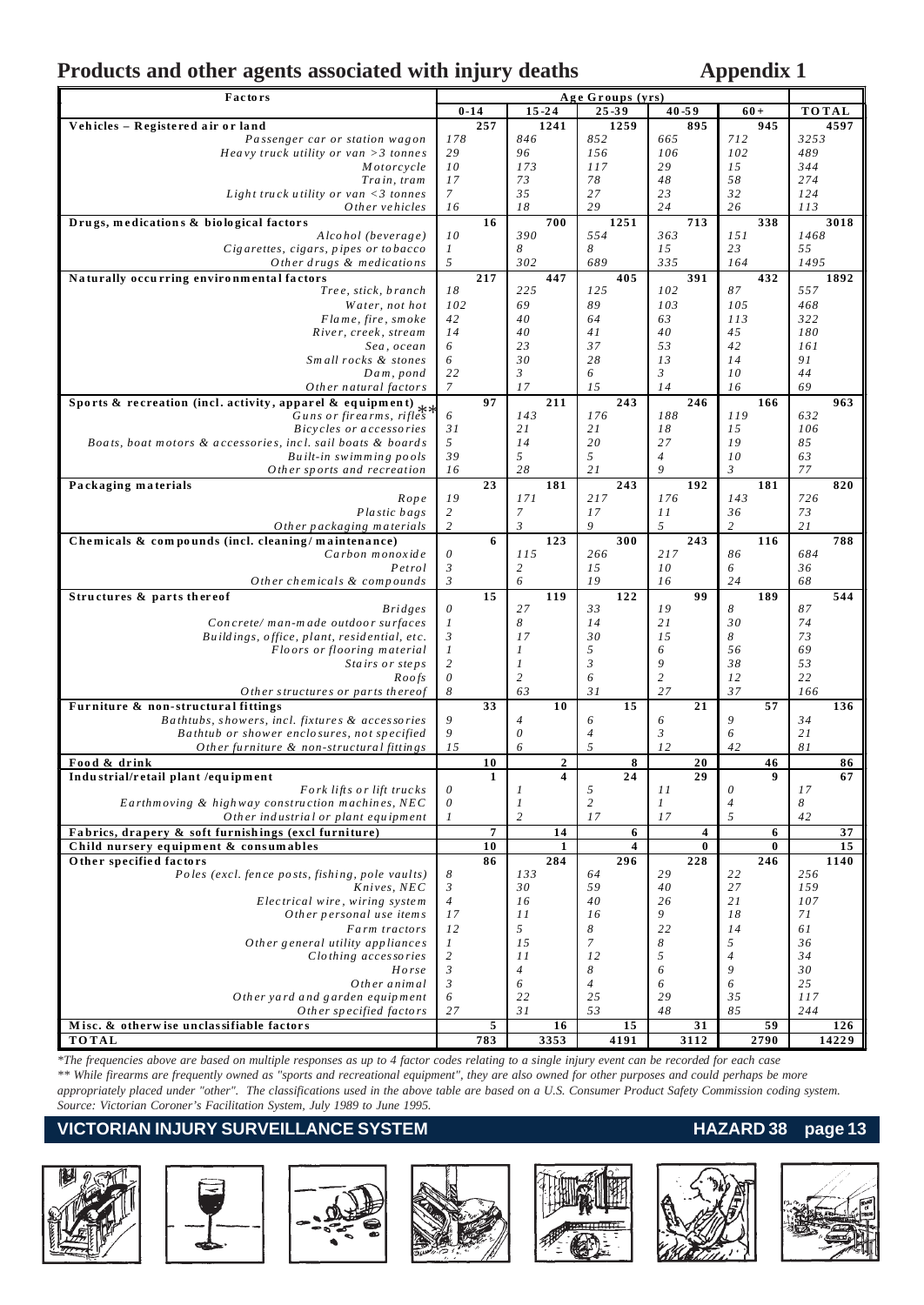# - INDEX -

| <b>Subject</b> |                     | <b>Edition</b> | <b>Pages</b> |
|----------------|---------------------|----------------|--------------|
|                |                     |                |              |
|                |                     |                |              |
|                |                     |                |              |
|                |                     |                |              |
|                |                     |                |              |
|                |                     |                |              |
|                |                     |                |              |
| <b>Burns</b>   |                     |                |              |
|                |                     |                |              |
|                |                     |                |              |
|                |                     |                |              |
|                |                     |                |              |
|                |                     |                |              |
|                |                     |                |              |
|                |                     |                |              |
|                |                     |                |              |
| Dogs           |                     |                |              |
|                |                     |                |              |
|                |                     |                |              |
|                |                     |                |              |
|                |                     |                |              |
|                |                     |                |              |
|                |                     |                |              |
|                |                     |                |              |
|                |                     |                |              |
|                |                     |                |              |
|                |                     |                |              |
|                |                     |                |              |
|                |                     |                |              |
|                |                     |                |              |
|                |                     |                |              |
|                |                     |                |              |
|                |                     |                |              |
|                |                     |                |              |
|                |                     |                |              |
|                |                     |                |              |
|                |                     |                |              |
|                |                     |                |              |
|                |                     |                |              |
|                |                     |                |              |
| Poisons        |                     |                |              |
|                |                     |                |              |
|                |                     |                |              |
|                |                     |                |              |
|                |                     |                |              |
|                |                     |                |              |
|                |                     |                |              |
|                |                     |                |              |
|                |                     |                |              |
|                |                     |                |              |
| Sports         |                     |                |              |
|                |                     |                |              |
|                |                     |                |              |
|                |                     |                |              |
|                |                     |                |              |
|                |                     |                |              |
|                |                     |                |              |
|                |                     |                |              |
|                |                     |                |              |
|                |                     |                |              |
|                |                     |                |              |
|                |                     |                |              |
|                | $*$ Special adition |                |              |

#### Special edition

## **VICTORIAN INJURY SURVEILLANCE SYSTEM**













# HAZARD 38 page 14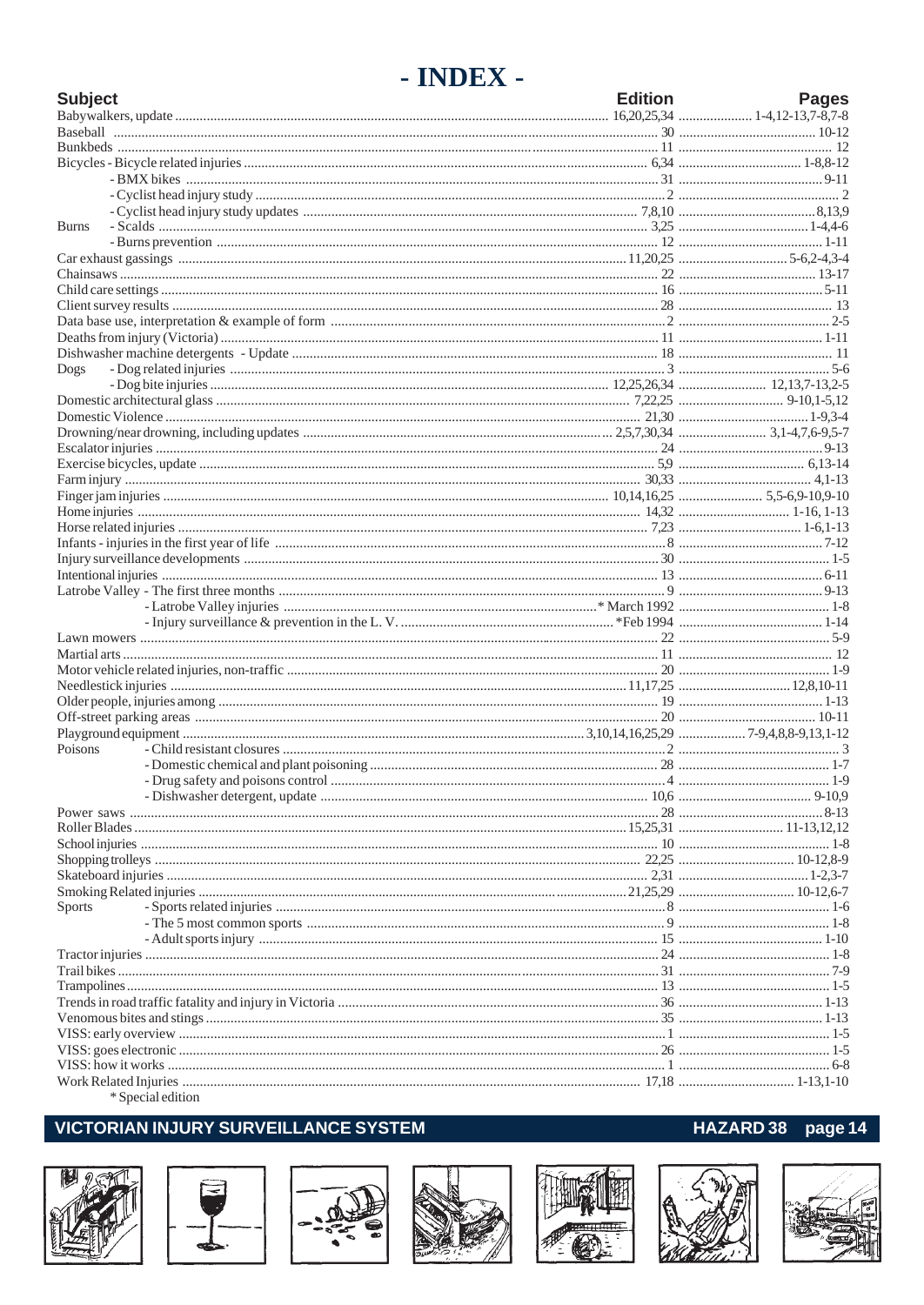# **Editorial Board**

**Professor Claes Tingvall**, Monash University Accident Research Centre **Professor Joan Ozanne-Smith**, Monash University Accident Research Centre **Professor Terry Nolan**, Dept. of Paediatrics, Melbourne University **Mr. Jerry Moller**

# **VISS Staff**

**Co-ordinator:** Virginia Routley **Database Administrator:** Dr. Mark Sinclair Stokes **Research Assistant:** Karen Ashby **Administrative Assistant:** Christine Chesterman **Associate Director:** Professor Terry Nolan **(Child Injuries)**

**Director:** Professor Joan Ozanne-Smith

# **General Acknowledgements Participating Hospitals**

Alfred Hospital Angliss Hospital Austin and Repatration Medical Centre Ballarat Base Hospital The Bendigo Hospital Campus Box Hill Hospital Dandenong Hospital Echuca Base Hospital Frankston Hospital The Geelong Hospital Goulburn Valley Base Hospital Latrobe Regional Hospital Maroondah Hospital Mildura Base Hospital Monash Medical Centre

The Northern Hospital Royal Children's Hospital Royal Melbourne Hospital Royal Victorian Eye and Ear Hospital St Vincent's Hospital Wangaratta Base Hospital Warrnambool and District Base Hospital Western Hospital The Williamstown Hospital Wimmera Base Hospital

# **How to Access VISS Data:**

VISS collects and tabulates information on injury problems in order to lead to the development of prevention strategies and their implementation. VISS analyses are publicly available for teaching, research and prevention purposes. Requests for information should be directed to the VISS Co-ordinator or the Director by contacting them at the VISS office.

# **VISS is located at:**

#### Building 70

Accident Research Centre Monash University Wellington Road Clayton, Victoria, 3168

### **Phone:**

| Reception    | $(03)$ 9905 1808 |  |
|--------------|------------------|--|
| Co-ordinator | $(03)$ 9905 1805 |  |
| Director     | $(03)$ 9905 1810 |  |
| Fax          | $(03)$ 9905 1809 |  |

### **Email:**

Karen.Ashby@general.monash.edu.au Virginia.Routley@general.monash.edu.au

# **Coronial Services**

Access to coronial data and links with the development of the Coronial Service's statistical database are valued by VISS.

# **National Injury Surveillance Unit**

The advice and technical back-up provided by NISU is of fundamental importance to VISS.



Recent issues of *Hazard*, along with other information and publications of the Monash University Accident Research Centre, can be found on our internet home page:

http://www.general.monash.edu.au/muarc

## **VICTORIAN INJURY SURVEILLANCE SYSTEM** And the state of the HAZARD 38 page 15